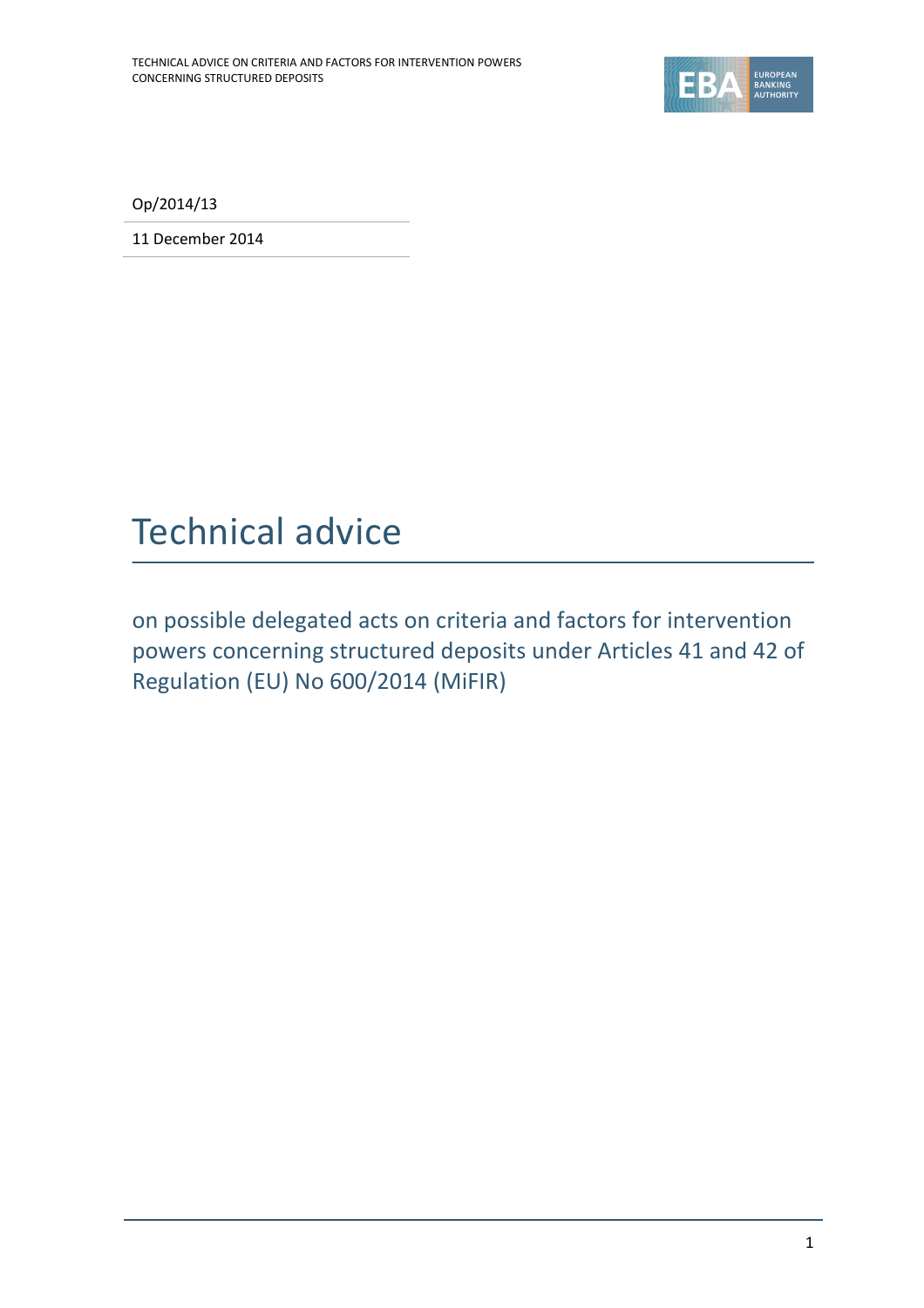

# **Contents**

| <b>Executive Summary</b>                                                                                                                                                              | 3  |
|---------------------------------------------------------------------------------------------------------------------------------------------------------------------------------------|----|
| <b>Background</b>                                                                                                                                                                     | 4  |
| <b>EBA analysis</b>                                                                                                                                                                   | 6  |
| Technical advice on possible delegated acts on criteria and factors for intervention powers<br>concerning structured deposits under Articles 41 and 42 of Regulation (EU) No 600/2014 |    |
| (MiFIR)                                                                                                                                                                               |    |
| Scope                                                                                                                                                                                 | 7  |
| General remarks                                                                                                                                                                       | 7  |
| Specification of criteria and factors under Articles 41 and 42 of Regulation (EU) No 600/2014<br>(MiFIR)                                                                              | 8  |
| <b>Accompanying document</b>                                                                                                                                                          | 13 |
|                                                                                                                                                                                       |    |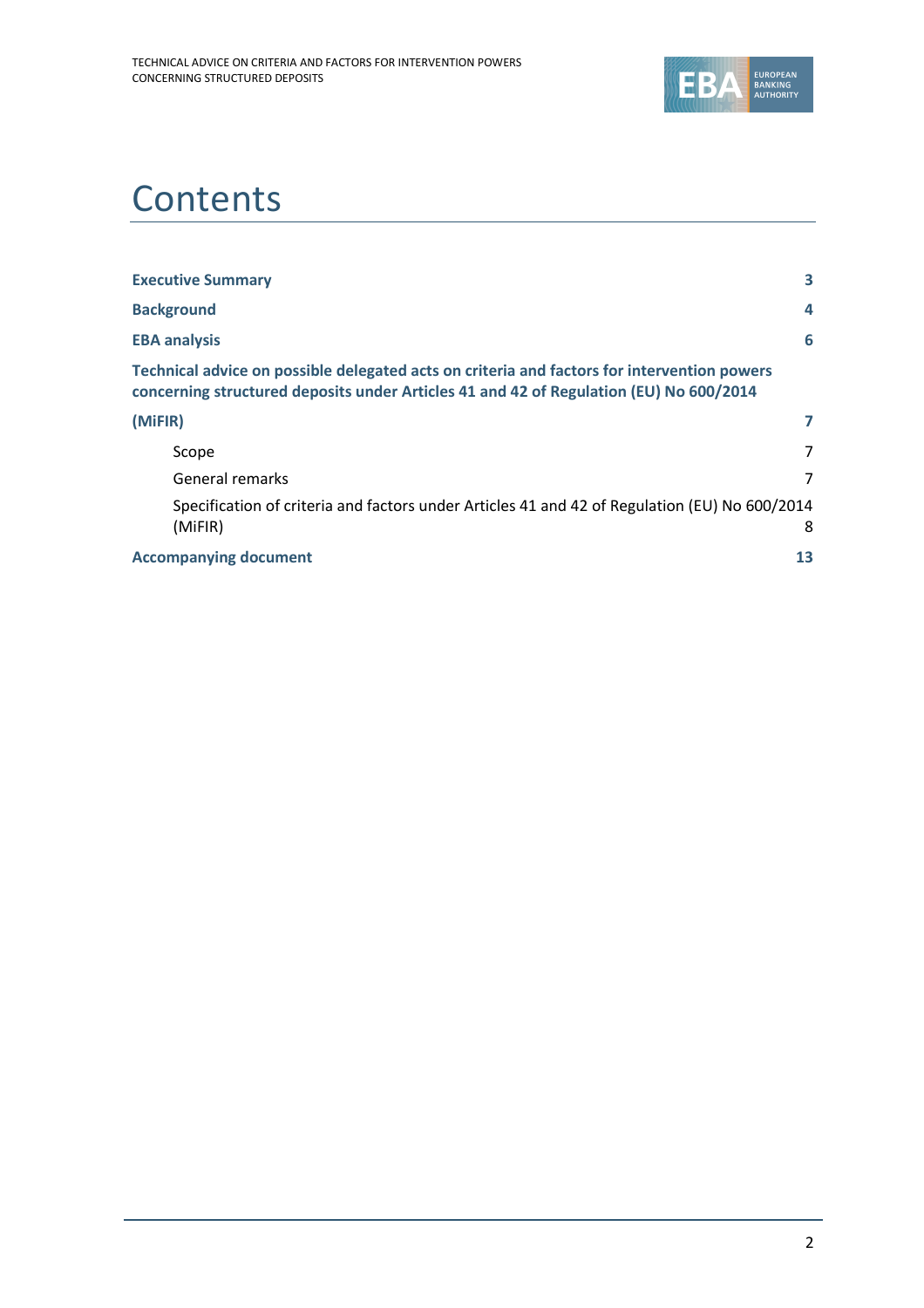

### Executive Summary

In the context of its general mandate on consumer and investor protection set out in its founding regulation, the EBA has been given a specific mandate in Article 39(2) of the Regulation (EU) No 600/2014 ("MiFIR") to "monitor the market for structured deposits which are marketed, distributed or sold in the Union."

In addition, Article 41(1) of MiFIR provides that "EBA may [...] temporarily prohibit or restrict in the Union: (a) the marketing, distribution or sale of certain structured deposits or structured deposits with certain specified features; or (b) a type of financial activity or practice. A prohibition or restriction may apply in circumstances, or be subject to exceptions, specified by EBA."

The EBA received on 16 May 2014 a request from the Commission to provide technical advice on possible delegated acts specifying criteria and factors for intervention powers concerning structured deposits. Given the fact that MiFIR establishes an identical framework for intervention powers in respect of structured deposits and financial instruments, factors and criteria to be taken into account for the exercise of such powers for structured deposits should be similar to those set for financial instruments.

Therefore and in accordance with the terms of the Commission's request, the EBA took as a starting point for the development of its technical advice to the Commission the criteria and factors proposed by ESMA in section 2.24 (Product intervention) of its MiFID II/MiFIR Consultation Paper. The EBA considered some criteria not to be applicable to structured deposits (such as those related to the price formation process), while others were modified (such as those related to the degree of complexity), and still others were added.

The list of criteria and factors was presented in the consultation between August 2014 and October 2014. Four responses were received and they have been published on the EBA website.

One respondent suggested several new criteria and factors to be added to the list of criteria and factors identified by the EBA. However, the EBA is of the view that many of the suggested criteria are already covered in the technical advice and therefore accepted one new criterion. Other suggestions have been made, which the EBA has incorporated into two existing criteria, as outlined in more detail in the EBA's feedback appended to this document.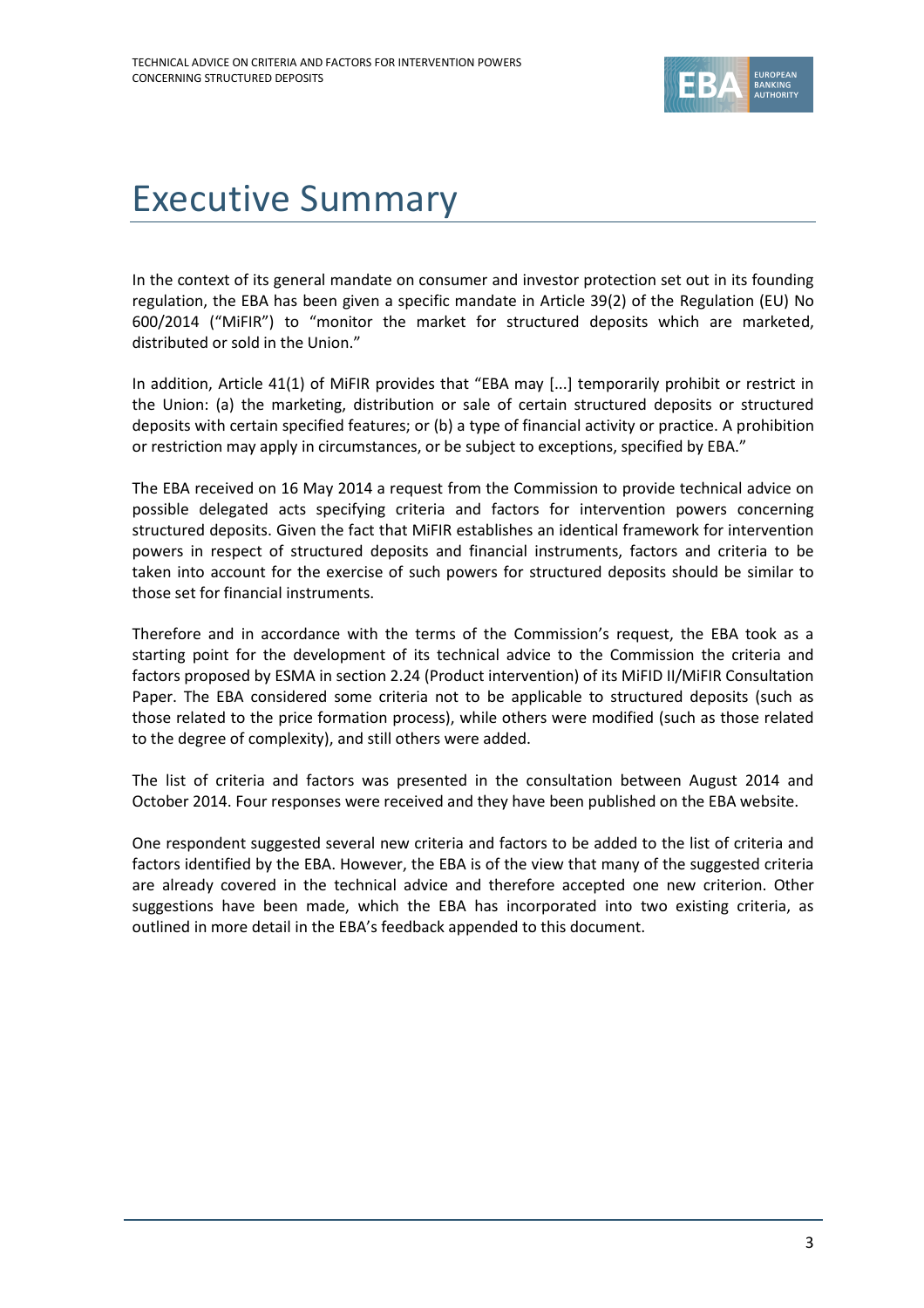

## Background

f

- 1. In its founding regulation<sup>1</sup>, the EBA is tasked with "monitor[ing] and assess[ing] market developments" (Article 8 (f)); "foster[ing] depositor and investor protection" (Article 8 (h)); and "monitor[ing] new and existing financial activities and adopt[ting] guidelines and recommendations with a view to promoting the safety and soundness of markets and convergence of regulatory practices (Article 9(2)); "contribut[ing] to strengthening the European system of national deposit guarantee schemes" (Article 26(1)); as well as "develop[ing] common methodologies for assessing the effect of particular products or distribution processes on an" (Article 32(2)(c)). Article 9(5) of this regulation also gives the EBA the power to temporarily prohibit or restrict certain financial activities that threaten the orderly functioning and integrity of financial markets or the stability of the whole or part of the financial system in the Union in specified cases and under certain conditions.
- 2. In the context of this general mandate, the EBA has been given a specific mandate in Article 39(2) of the Regulation (EU) No 600/2014 ("MiFIR") to "monitor the market for structured deposits which are marketed, distributed or sold in the Union."<sup>2</sup> In addition, Article 41(1) of MiFIR provides that "EBA may [...] temporarily prohibit or restrict in the Union: (a) the marketing, distribution or sale of certain structured deposits or structured deposits with certain specified features; or (b) a type of financial activity or practice. A prohibition or restriction may apply in circumstances, or be subject to exceptions, specified by EBA." According to Article 41(2) EBA shall take such decisions only when: (a) the proposed action addresses a significant investor protection concern or a threat to the orderly functioning and integrity of financial markets or to the stability of the whole or part of the financial system in the Union; (b) regulatory requirements under Union law that are applicable to the relevant structured deposit or activity do not address the threat; and (c) a competent authority or competent authorities have not taken action to address the threat or the actions that have been taken do not adequately address the threat.<sup>3</sup>

<sup>&</sup>lt;sup>1</sup> Regulation (EU) No 1093/2010 of the European Parliament and of the Council of 24 November 2010 on establishing a European Supervisory Authority (European Banking Authority), amending Decision No 716/2009/EC and repealing Commission Decision 2009/78/EC

<sup>&</sup>lt;sup>2</sup> Regulation (EU) No 600/2014 of the European Parliament and of the Council of 15 May 2014 on markets in financial instruments and amending Regulation (EU) No 648/2012 (OJ L 173, 12.6.2014, p. 84).

 $3$  Structured deposit is defined in Article 3 (43) of Directive 2014/65/EU of the European Parliament and of the Council of 15 May 2014 on markets in financial instruments and amending Directive 2002/92/EC and Directive 2011/61/EU (MiFID II) as a deposit as defined in point (c) of Article 2(1) of Directive 2014/49/EU of the European Parliament and of the Council, which is fully repayable at maturity on terms under which interest or a premium will be paid or is at risk, according to a formula involving factors such as:

<sup>(</sup>a) an index or combination of indices, excluding variable rate deposits whose return is directly linked to an interest rate index such as Euribor or Libor;

<sup>(</sup>b) a financial instrument or combination of financial instruments;

<sup>(</sup>c) a commodity or combination of commodities or other physical or non-physical non-fungible assets;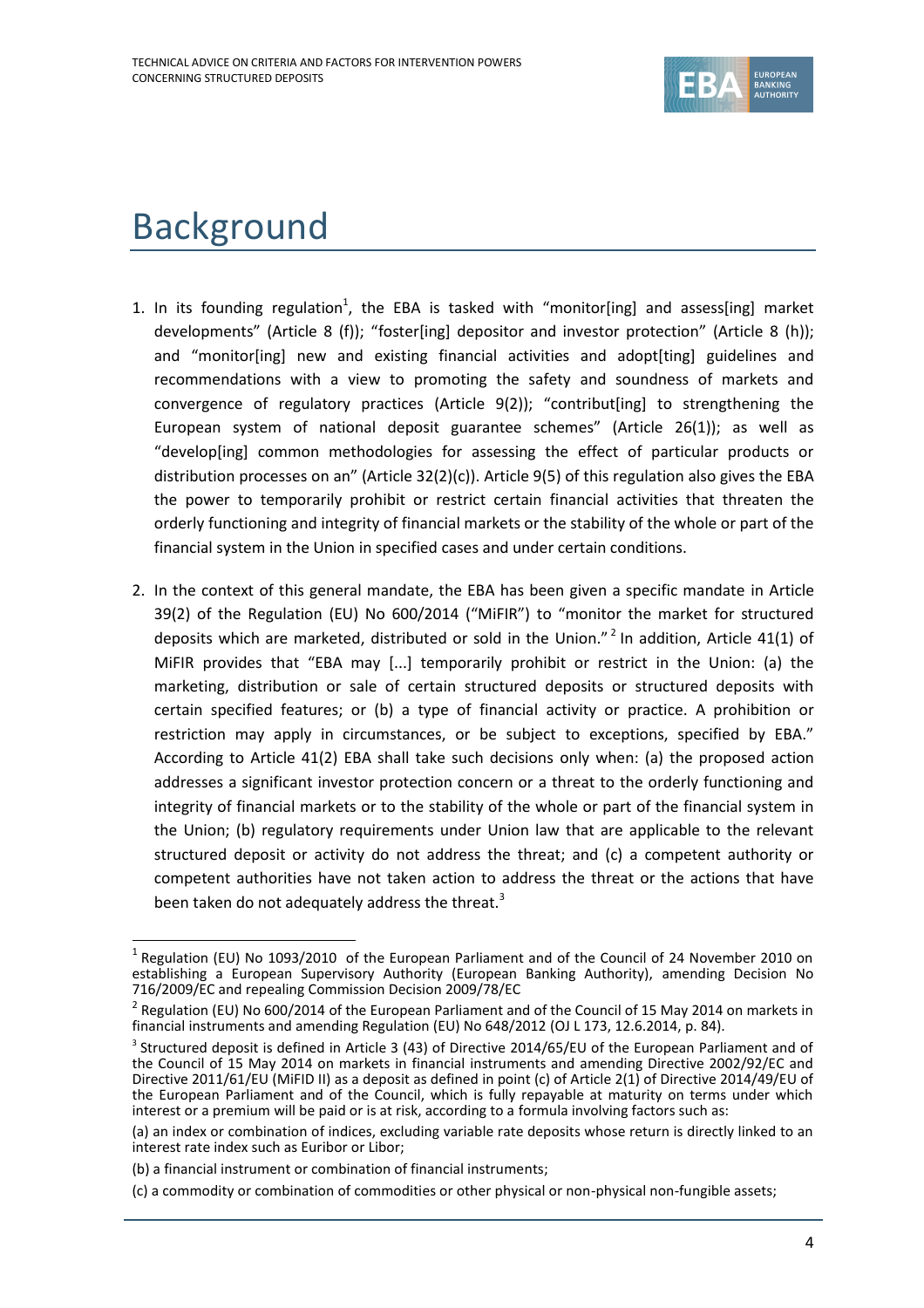

- 3. Similar mandate and intervention powers are foreseen for competent authorities ("CAs") in Articles 39(3) and 42 of MiFIR, in respect of structured deposits which are marketed, distributed or sold in or from their Member State.
- 4. The EBA received on 16 May 2014 a request from the Commission to provide technical advice on criteria and factors for intervention powers concerning structured deposits. The request is pursuant to Article 40(8), 41(8) and 42(7) of MiFIR, in which the Commission is empowered to adopt delegated acts specifying criteria and factors to be taken into account by ESMA, ЕВА and CAs in determining when there is a significant investor protection concern or a threat to the orderly functioning and integrity of financial markets or to the stability of the whole or part of the financial system of the Union.

-

<sup>(</sup>d) a foreign exchange rate or combination of foreign exchange rates.

Please also note that the above reference in MiFID II to "point (c) of Article 2(1) of Directive 2014/49/EU of the European Parliament and of the Council" should be read as "point (3) of Article 2(1) of …", because points in Article 2(1) of this Directive are marked as numbers (1, 2, 3, etc.) and not as letters (a, b, c, etc.).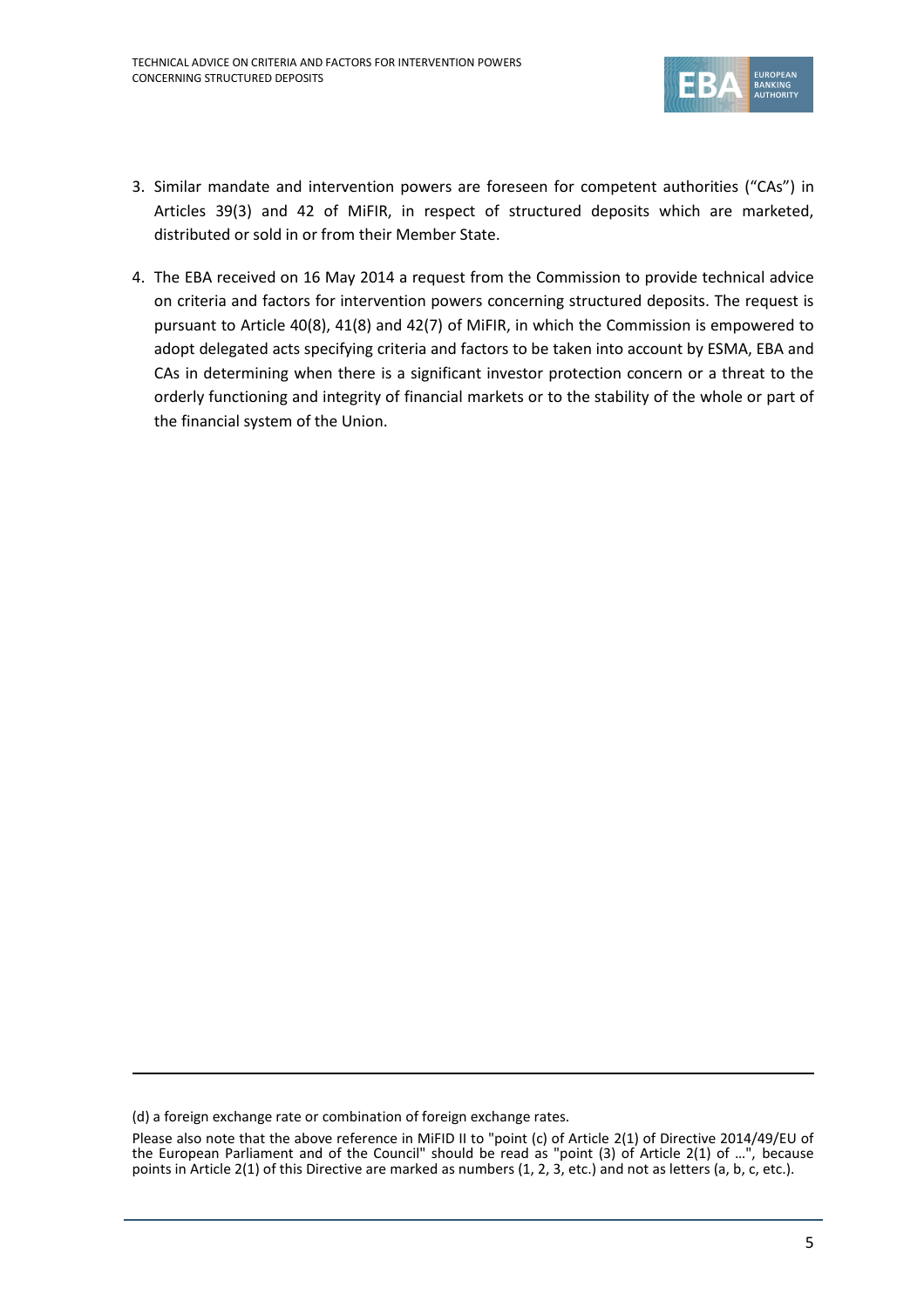

## EBA analysis

1

- 5. The Commission requested a similar technical advice on criteria and factors for intervention powers concerning financial instruments from ESMA, and ESMA included it in section 2.24 (Product intervention) of the MiFID II/MiFIR Consultation Paper published in May 2014.<sup>4</sup>
- 6. Given the fact that MiFIR establishes an identical framework for intervention powers in respect of structured deposits and financial instruments, factors and criteria to be taken into account for the exercise of such powers for structured deposits should be similar to those set for financial instruments. Therefore and in accordance with the terms of the Commission's request, the EBA took as a starting point for the development of its technical advice to the Commission the criteria and factors proposed by ESMA in section 2.24 (Product intervention) of the MiFID II/MiFIR Consultation Paper.
- 7. The EBA considered the criteria and factors proposed by ESMA and their application to structured deposits. The EBA generally agrees that the structure, criteria and factors proposed in the MiFID II/MiFIR Consultation Paper also apply to structured deposits. Notwithstanding the fact that structured deposits might present lower risks for investors than most financial instruments - as a result of two features that are part of the definition of a structured deposit referred to in Article 4(1)(43) of MiFID: repayment at maturity, and coverage by a deposit guarantee scheme in accordance with Directive 2014/49/EU on deposit guarantee schemes the EBA considers that in exceptional circumstances most of the criteria proposed for financial instruments are still applicable. However, the EBA proposed several amendments to address the specificities of structured deposits and the list of criteria and factors was presented in the consultation between August 2014 and October 2014. Four responses were received and they are summarised, together with the EBA feedback to them in the Accompanying document attached to this technical advice. The received responses have been published on the EBA website.
- 8. One respondent suggested several new criteria and factors to be added to the list of criteria and factors identified by the EBA. However, the EBA is of the view that many of the suggested criteria are already covered in the technical advice and therefore accepted only three suggestions in result of which has added one new criterion and introduced changes to other two.

<sup>&</sup>lt;sup>4</sup>see: http://www.esma.europa.eu/system/files/2014-549 - consultation paper\_mifid\_ii\_-\_mifir.pdf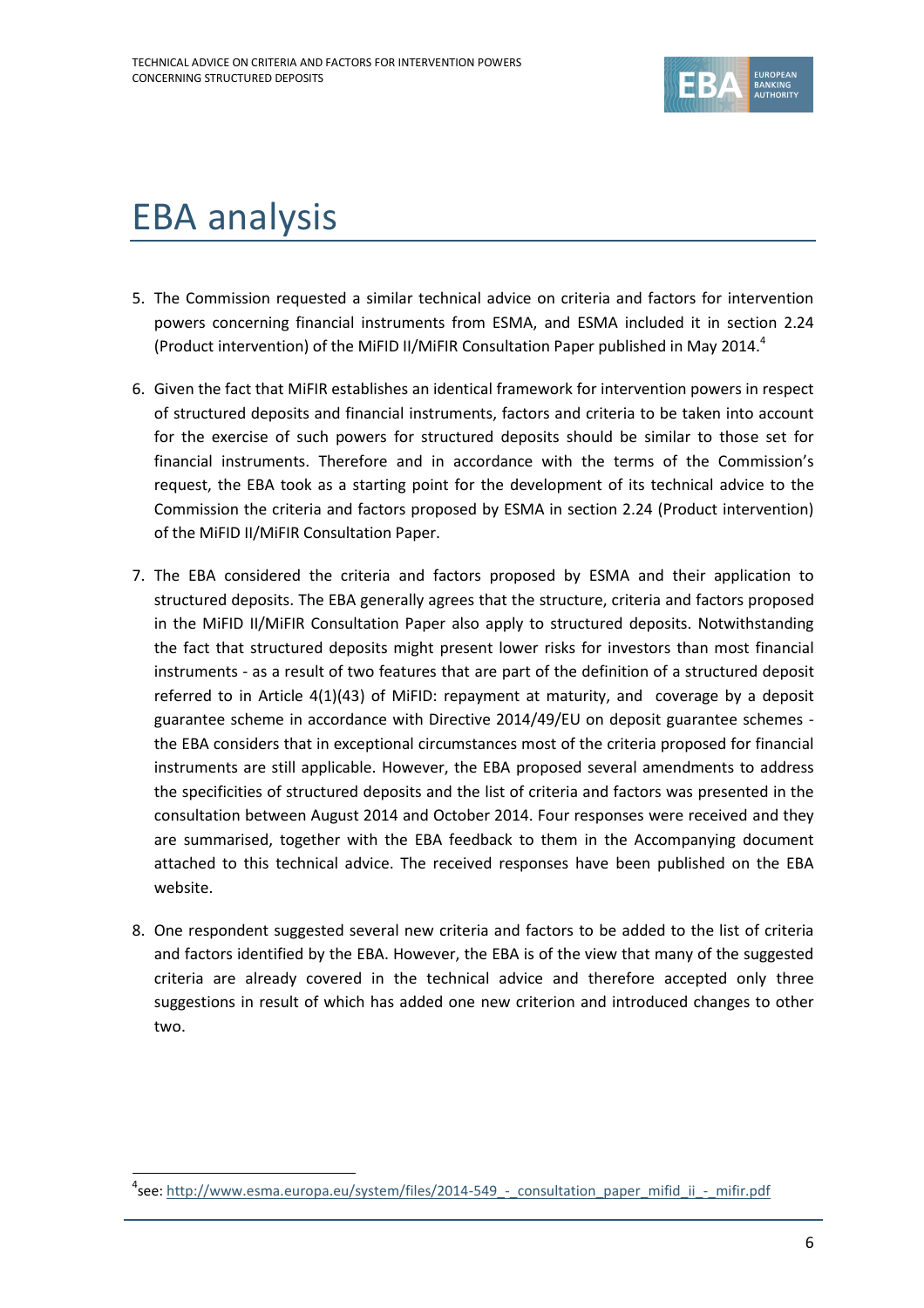

Technical advice on possible delegated acts on criteria and factors for intervention powers concerning structured deposits under Articles 41 and 42 of Regulation (EU) No 600/2014 (MiFIR)

#### Scope

- 1. This technical advice specifies the criteria and factors to be taken into account:
	- by the EBA in determining when there is a significant investor protection concern or a threat to the orderly functioning and integrity of financial markets and to the stability of the whole or part of the financial system of the Union referred to in Article 41(2)(a) of MiFIR;
	- by competent authorities, to the extent that structured deposits are concerned, in determining when there is a significant investor protection concern or a threat to the orderly functioning and integrity of financial markets or commodity markets or to the stability of the financial system within at least one Member Stated referred to in Article 42(2)(a) of MiFIR.

#### General remarks

- 2. The factors and criteria should not apply cumulatively, i.e. not all factors would need to be present when EBA or CAs are determining the need for intervention. Depending on the severity of the issue at hand, an intervention may be justifiable where only a subset of the criteria is met.
- 3. In accordance with the overall conditions for intervention specified under Title VII, Chapter 1 of MiFIR, EBA and CAs should also be able to intervene in new instruments, services or activities that may not meet these factors or criteria or, conversely, not necessarily intervene if given criteria are met but overall detriment is not foreseen or detected, or the relevant proportionality test is not satisfied.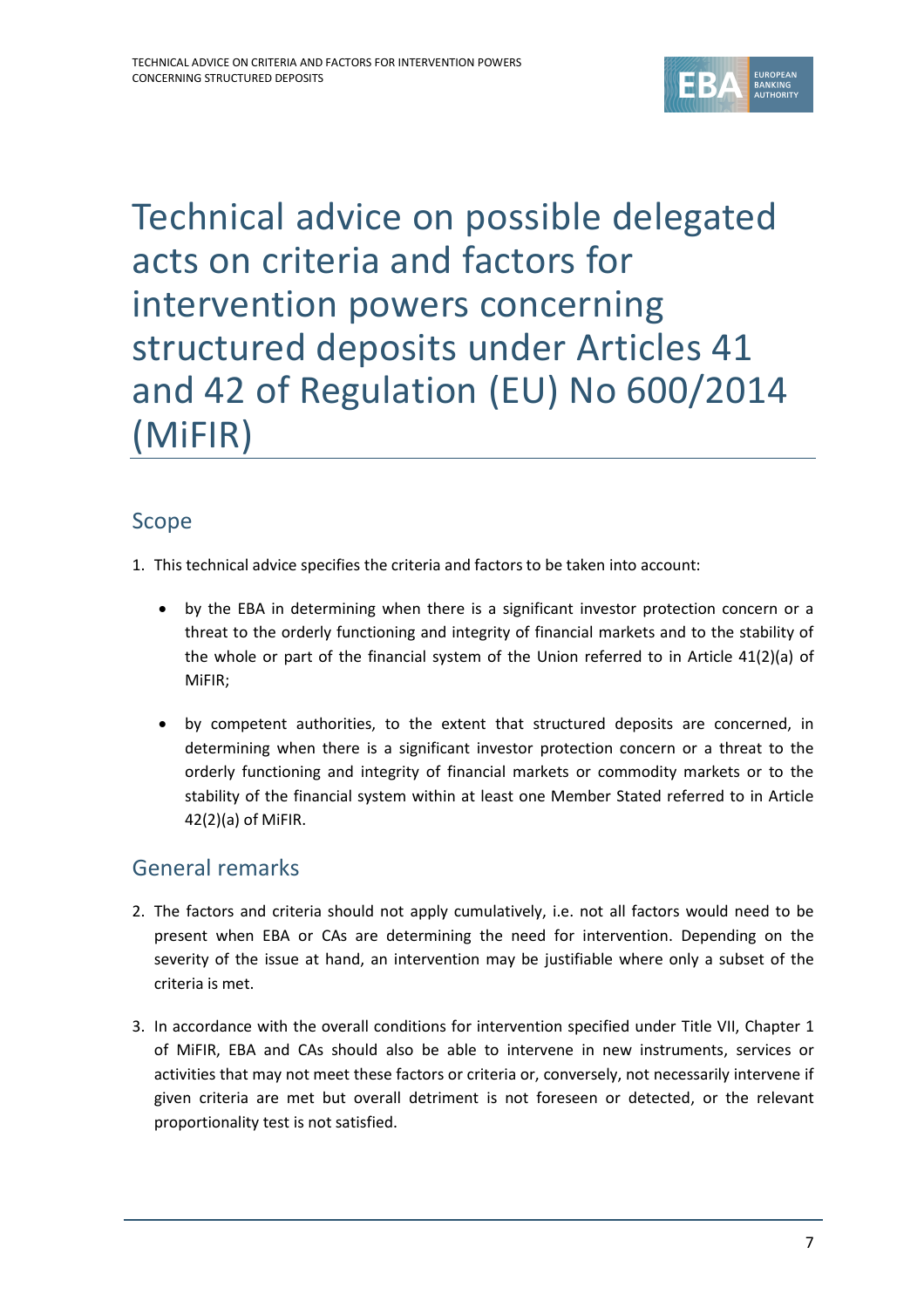

4. The criteria and factors proposed by the EBA are in line with the findings of the Court of Justice of the European Union in case C-270/12 of 22 January 2014<sup>5</sup> and they need to be read in the context of the specific requirements for intervention defined in MiFIR. However, the criteria are non-quantitative given the fact that flexibility is required in order to ensure the possibility to exercise the powers in exceptional and unforeseen circumstances and before potential problems become widespread, mainly considering both the diversity of products and the permanent innovation characterising the market.

#### Specification of criteria and factors under Articles 41 and 42 of Regulation (EU) No 600/2014 (MiFIR)

The EBA considers that the criteria and factors should include the following:

- i. The degree of complexity of the structured deposit or type of financial activity or practice. Under this factor, more detailed elements to be considered could include, for example:
	- a) the type and transparency of the underlying;
	- b) non-transparent costs and charges, arising, for example, from multiple layers;
	- c) the performance calculation complexity. Under this criterion, more detailed elements to be considered could include, for example, whether:
		- the return is dependent on the performance of one or more underlyings which might in turn be affected by other factors;
		- the return depends not only on the values of the underlying at the initial and maturity (or interest payment) dates, but also on the values during the lifetime of the product (path dependency);
	- d) the nature and scale of any risks;

1

- e) whether the structured deposit is bundled with other products or services; and
- f) the complexity of any terms and conditions.
- ii. The size of the potential problem or detriment. Under this factor, more detailed elements to be considered could include, for example:
	- a) the notional value of an issuance of structured deposits;
	- b) number of clients, investors or market participants involved;
	- c) relative share the product has in investors' portfolios;

<sup>&</sup>lt;sup>5</sup> EU Court of Justice case C-270/12, of 22 January 2014, relates to the "[c]riteria and factors to be taken into account in determining when adverse events or developments and threats arise" in the context of the Commission Delegated Regulation (EU) No 918/2012 on short selling and certain aspects of credit default swaps.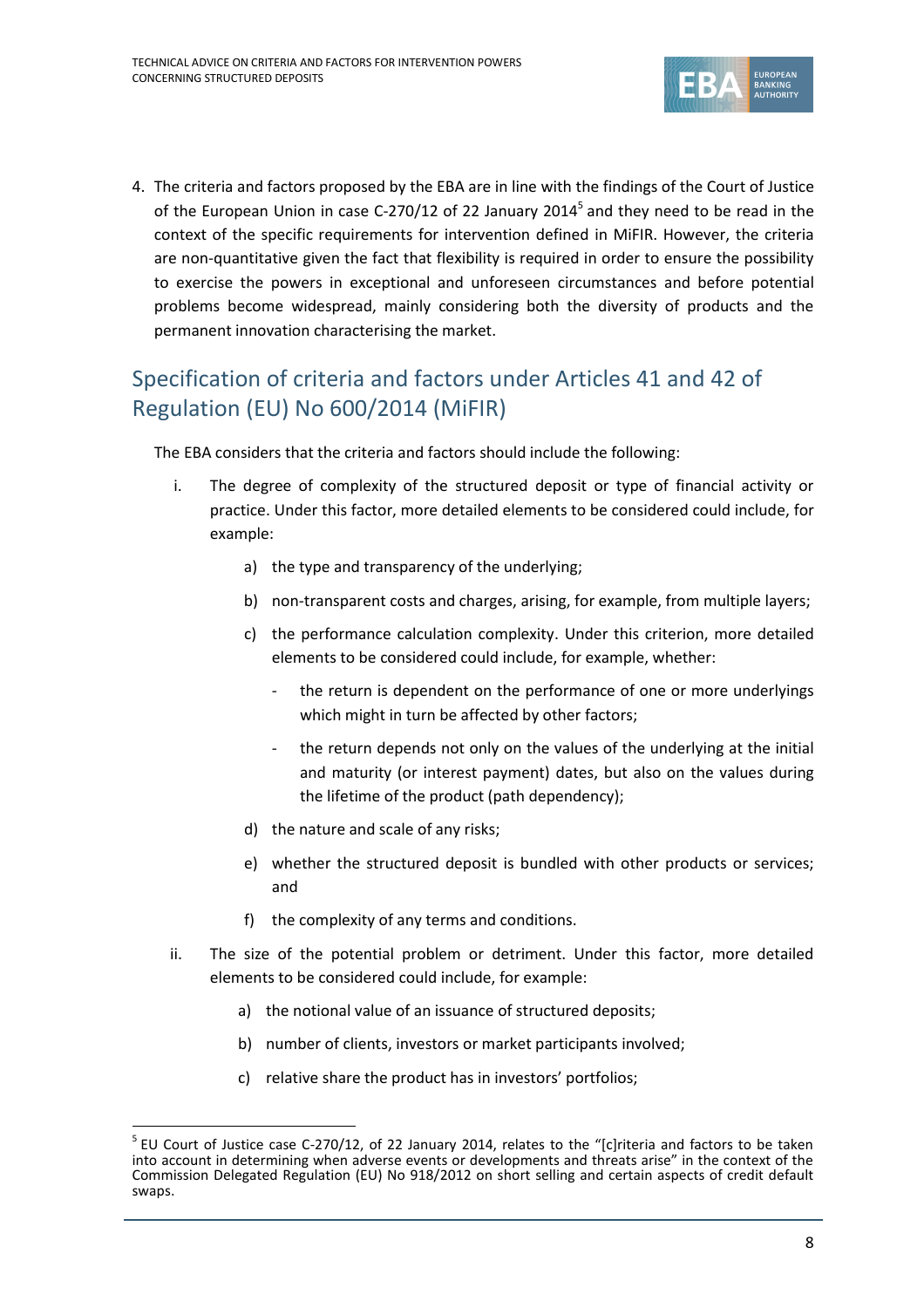

- d) probability, scale and nature of any detriment, including the amount of loss potentially suffered;
- e) anticipated persistency of the problem or detriment;
- f) volume of the issuance;
- g) number of institutions involved;
- h) growth of the market or sales;
- i) the average amount invested by each client in the structured deposit; and
- j) the coverage level defined in the Deposit Guarantee Schemes Directive.
- iii. The type of clients involved in an activity or practice or to whom a structured deposit is marketed or sold. Under this factor, more detailed elements to be considered could include, for example:
	- a) whether the client is a retail client, professional client or eligible counterparty under MiFID;
	- b) features characterising clients' skills and abilities, e.g. level of education, experience with similar financial products or selling practices;
	- c) features characterising clients' economic situation, e.g. income, wealth;
	- d) clients' core financial objectives, e.g. pension saving, home ownership financing;
	- e) whether the product or service is being sold to clients outside the intended target market, or the target market has not been adequately identified; and
	- f) the eligibility for coverage by a deposit guarantee scheme.
- iv. The degree of transparency of the structured deposit or type of financial activity or practice. Under this factor, more detailed elements to be considered could include, for example:
	- a) the type and transparency of the underlying;
	- b) any hidden costs and charges;
	- c) the use of features that draw clients' attention but that do not necessarily reflect the suitability or overall quality of the instrument or service;
	- d) visibility of risks;
	- e) the use of product names or of terminology or other information that is misleading by implying product features that do not exist; and
	- f) whether there was insufficient, or insufficiently reliable, information about a structured deposit, provided either by the manufacturer or the distributor, to enable market participants to which it was targeted to form their judgment, taking into account the nature and type of structured deposit;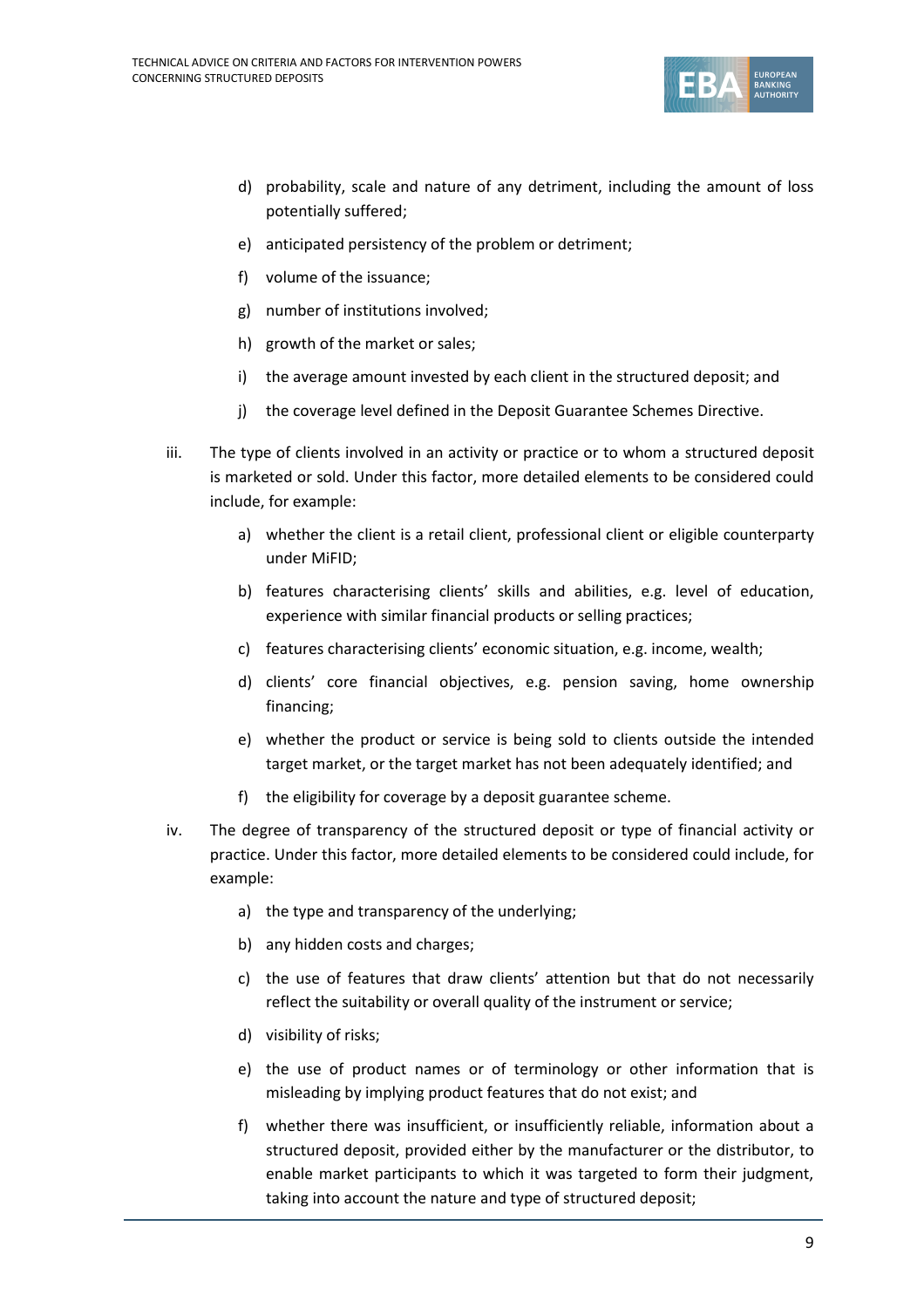

- g) whether the identity of deposit takers which might be responsible for the client's deposit, is disclosed.
- v. The particular features or underlying components of the structured deposit including any leverage a product or practice provides. Under this factor, more detailed elements to be considered could include, for example:
	- a) the leverage inherent in the product;
	- b) the leverage due to financing; and
	- c) the fact that the value of the underlying is no longer available or reliable.
- vi. The degree of disparity between expected return or benefit for investors and risk of loss in relation to the structured deposit, activity or practice. Under this factor, more detailed elements to be considered could include, for example:
	- a) the structuring and other costs;
	- b) the disparity in relation to issuer's risk (where retained by issuer); and
	- c) the risk/return profile.
- vii. The ease and cost for investors to exit a structured deposit. Under this factor, more detailed elements to be considered could include, for example:
	- a) the fact that early withdrawal is not allowed; and
	- b) any other barriers to exit.
- viii. The pricing and associated costs. Under this factor, more detailed elements to be considered could include, for example:
	- a) the use of hidden or secondary charges; and
	- b) charges that do not reflect the level of service provided.
- ix. The degree of innovation of a structured deposit, an activity or practice. Under this factor, more detailed elements to be considered could include, for example:
	- a) the degree of innovation related to the structure of the structured deposit, activity or practice, e.g. embedding, triggering;
	- b) the degree of innovation relating to the distribution model/length of intermediation chain;
	- c) the extent of innovation diffusion, i.e. whether the structured deposit, activity or practice is innovative for particular categories of clients;
	- d) innovation involving leverage;
	- e) the opacity of underlying; and
	- f) the experience of the market with similar structured deposits or selling practices.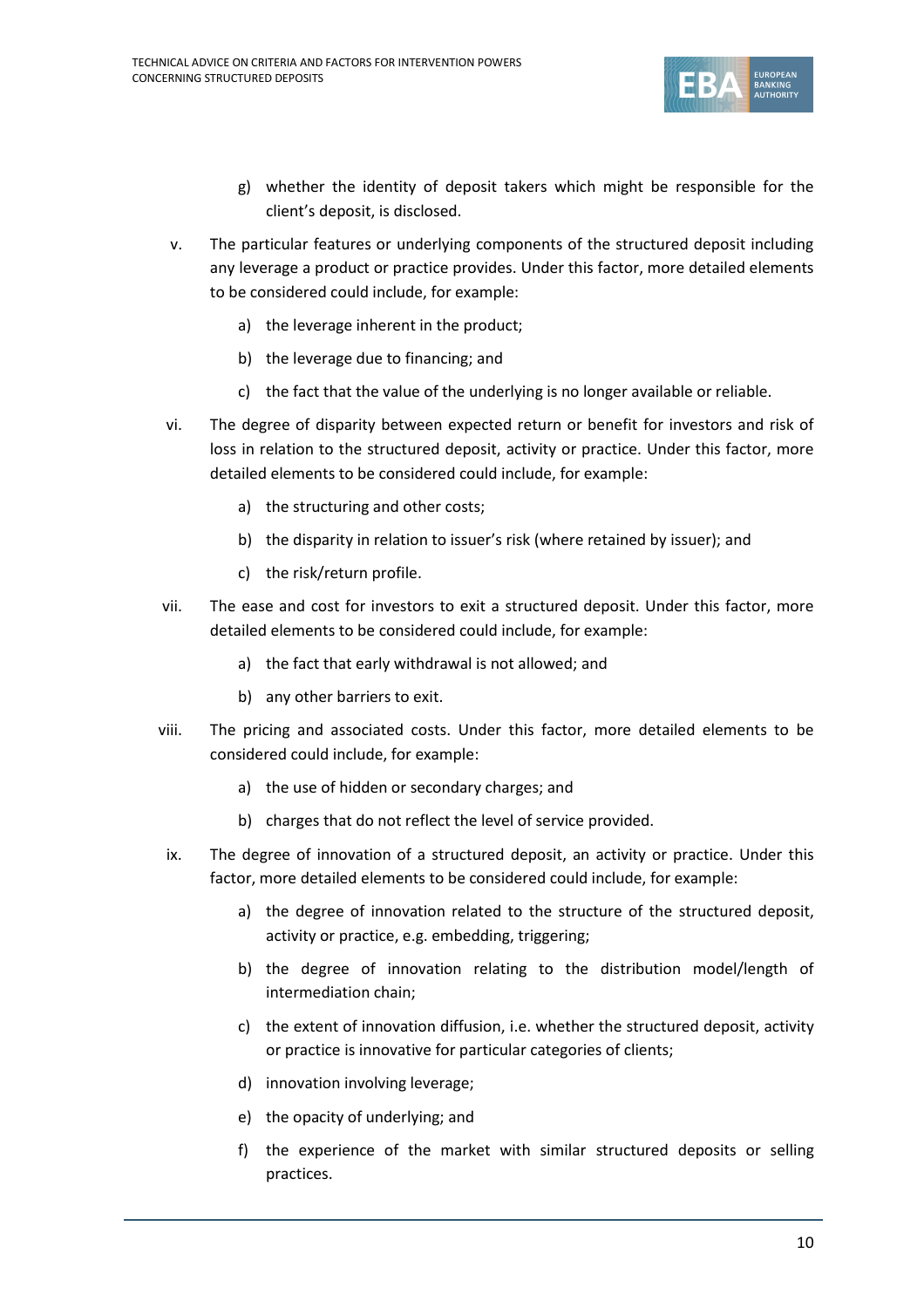

- x. The selling practices associated with the structured deposit. Under this factor, more detailed elements to be considered could include, for example:
	- a) the communication and distribution channels used;
	- b) the information, marketing or other promotional material associated with the investment;
	- c) the assumed investment purposes; and
	- d) whether the decision to buy is secondary or tertiary following another purchase.
- xi. The situation of the issuer of a structured deposit. Under this factor, more detailed elements to be considered could include, for example:
	- a) the financial situation of the issuer or any guarantor; and
	- b) the transparency of the situation of the issuer or guarantor.
- xii. The risk to the orderly functioning and integrity of financial markets. Under this factor, more detailed elements to be considered could include, for example, whether:
	- a) the structured deposits or activities pose a high risk to the performance of transactions entered into by participants or investors in the market or product in question;
	- b) the characteristics of structured deposits make them particularly susceptible to being used for the purposes of financial crime. Under this factor, more detailed elements to be considered could include, for example whether the characteristics could favour the use of structured deposit for:
		- any fraud or dishonesty;
		- misconduct in, or misuse of information, relating to a financial market;
		- handling the proceeds of crime;
		- the financing of terrorism; or
		- facilitating money laundering;
		- activities or practices pose a particularly high risk to the resilience or smooth operation of markets and their infrastructure;
	- c) a structured deposit or activity or practice would lead to a significant and artificial disparity between prices of a derivative and those in the underlying market;
	- d) a product or practice or activity poses particular risks to the market or payment systems infrastructure;
	- e) a structured deposit or practice would threaten the investors' confidence in the financial system; and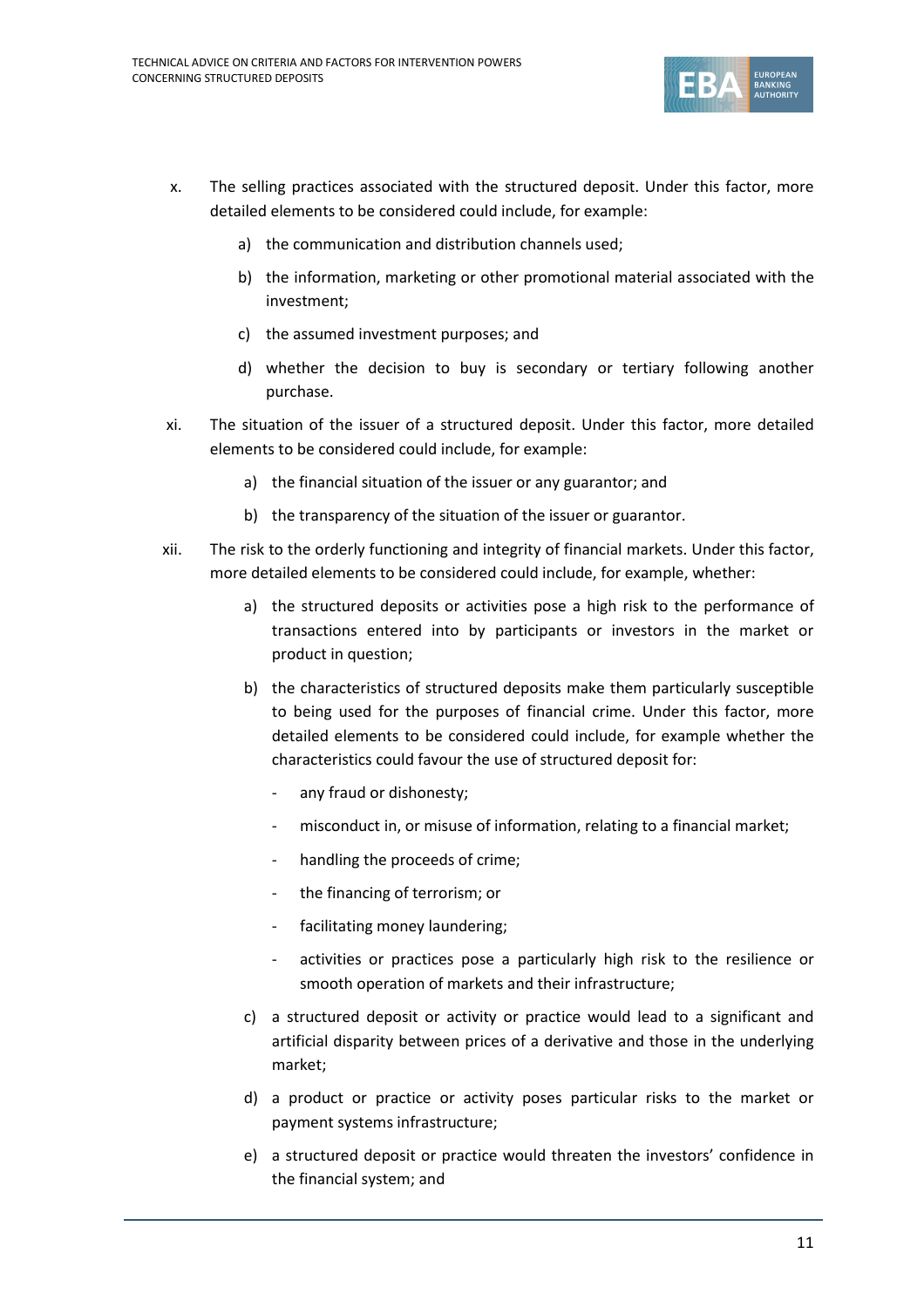

- f) a structured deposit or practice would leave the national economy vulnerable to risks.
- xiii. The risk of disruption to financial institutions deemed to be important to the whole or part of the financial system of the EU or, in relation to CAs' powers only, to the national financial system of the Member State of the CA, posed by a structured deposit or practice or activity. Under this factor, more detailed elements to be considered could include, for example:
	- a) the hedging strategy pursued by financial institutions in relation to the issuance of the structured deposit, including the mispricing of the capital guarantee at maturity;
	- b) the relevance of the structured deposit as a funding source for financial institutions; and
	- c) the reputational risks posed by the structured deposit or practice or activity to the financial institutions.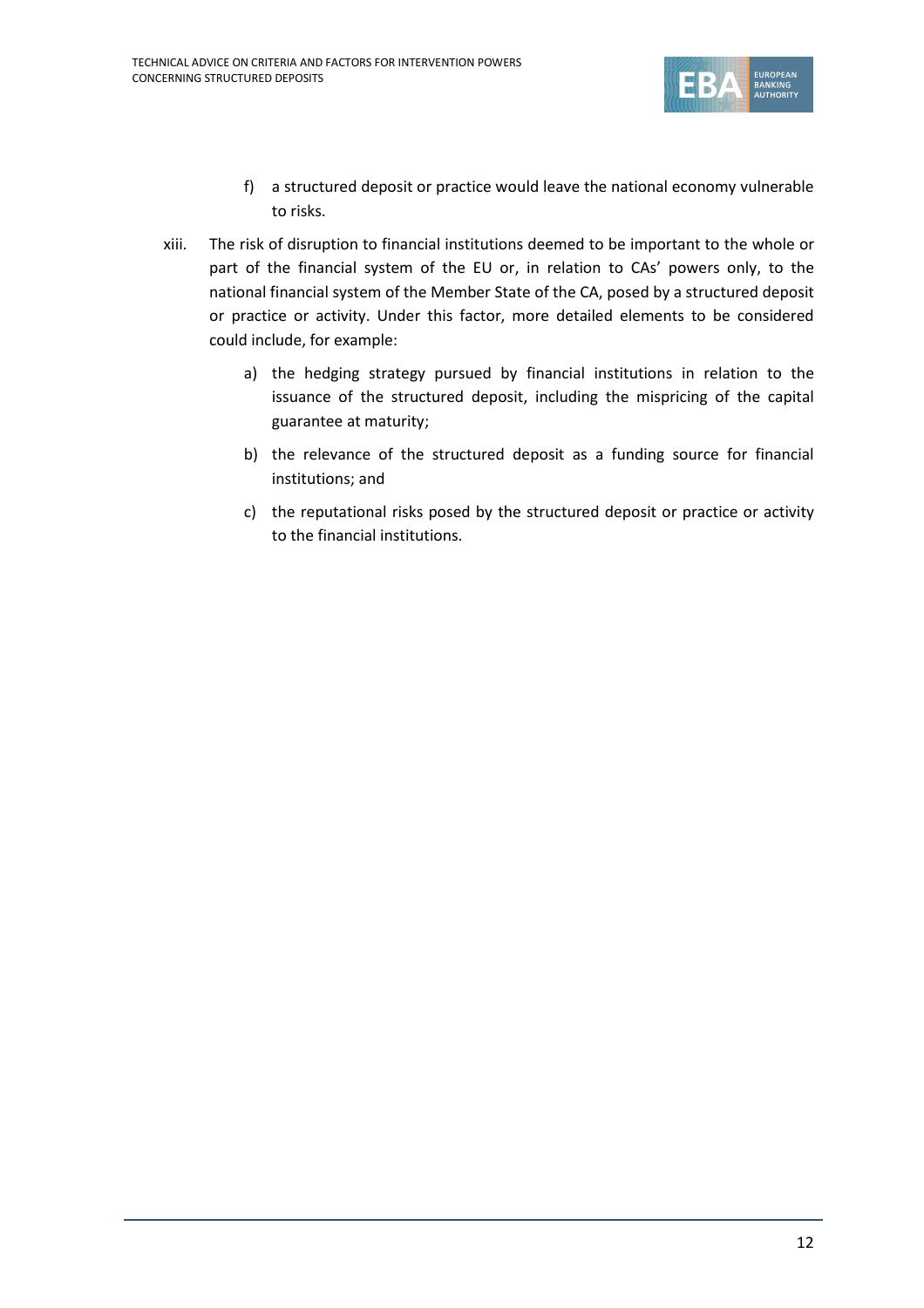

### Accompanying document

#### Overview of responses to the consultation and the EBA's feedback

| Consultation<br>question                                                  | <b>Summary of responses received</b>                                                                                                                                                                                                                                                                                                                                                                                                                                                                                                                                                                                                                                                                        | <b>EBA feedback</b>                                                                                                                                                                                                                                                                                                                                                                                                                                                                                                                                          | <b>Amendments to</b><br>the proposals |
|---------------------------------------------------------------------------|-------------------------------------------------------------------------------------------------------------------------------------------------------------------------------------------------------------------------------------------------------------------------------------------------------------------------------------------------------------------------------------------------------------------------------------------------------------------------------------------------------------------------------------------------------------------------------------------------------------------------------------------------------------------------------------------------------------|--------------------------------------------------------------------------------------------------------------------------------------------------------------------------------------------------------------------------------------------------------------------------------------------------------------------------------------------------------------------------------------------------------------------------------------------------------------------------------------------------------------------------------------------------------------|---------------------------------------|
|                                                                           | Responses to questions in Consultation Paper EBA/CP/2014/20                                                                                                                                                                                                                                                                                                                                                                                                                                                                                                                                                                                                                                                 |                                                                                                                                                                                                                                                                                                                                                                                                                                                                                                                                                              |                                       |
| Question 1.<br>Do you agree with<br>the criteria and<br>factors proposed? | 1) Three respondents were of the view that the criteria proposed are open<br>qualitative criteria; they do not establish specific guidelines for an authority<br>and therefore give rise to a great legal uncertainty.<br>The same respondents suggested that criteria should be clearly defined<br>with objective measures rather than subjective criteria such as "degree of<br>complexity", or "degree of innovation".<br>One respondent stated that the EBA's mandate was to clearly specify the<br>criteria and factors and EBA failed to fulfil the mandate because the criteria<br>and factors are presented in the consultation paper as generic, flexible,<br>non-quantitative and non-exhaustive. | 1) The technical advice provides the criteria that<br>might be relevant and might be considered by the<br>EBA or CAs before taking an action. The degrees of<br>complexity and innovation are to be taken into<br>account according to MiFIR (articles 40(8), 41(8) and<br>although they cannot be objectively<br>42(7))<br>measured. In addition, considering the permanent<br>innovation characterizing the market, a degree of<br>flexibility is necessary to adapt to different scenarios<br>and to address exceptional and unforeseen<br>circumstances. | 1) None                               |
|                                                                           | 2) Two respondents were of the view that the compliance function of<br>banks, suitability, appropriateness testing and the new product governance<br>rules should suffice in avoiding dangerous products entering the market<br>and that responsibility of creating products should lie with the industry and<br>not the regulators.<br>The respondents were also of the view that proportionality should be the<br>guidance of any kind of product intervention and when intervention<br>powers are already introduced in other legislative initiatives, no additional<br>enforcement actions should be introduced. The same respondents stated                                                            | 2) The EBA notes that product intervention powers<br>as introduced by MiFIR are complimentary to<br>product governance. In addition to foreseeing these<br>powers, MIFIR defines conditions to be fulfilled in<br>order for these powers to be used; and states that<br>proportionality is to be taken into account in its<br>exercise (Articles 40 (3) (a), 41 (3) (a) and 42(2) (c)).<br>Good product oversight and governance, if<br>effectively applied and enforced, should reduce the                                                                  | 2) None                               |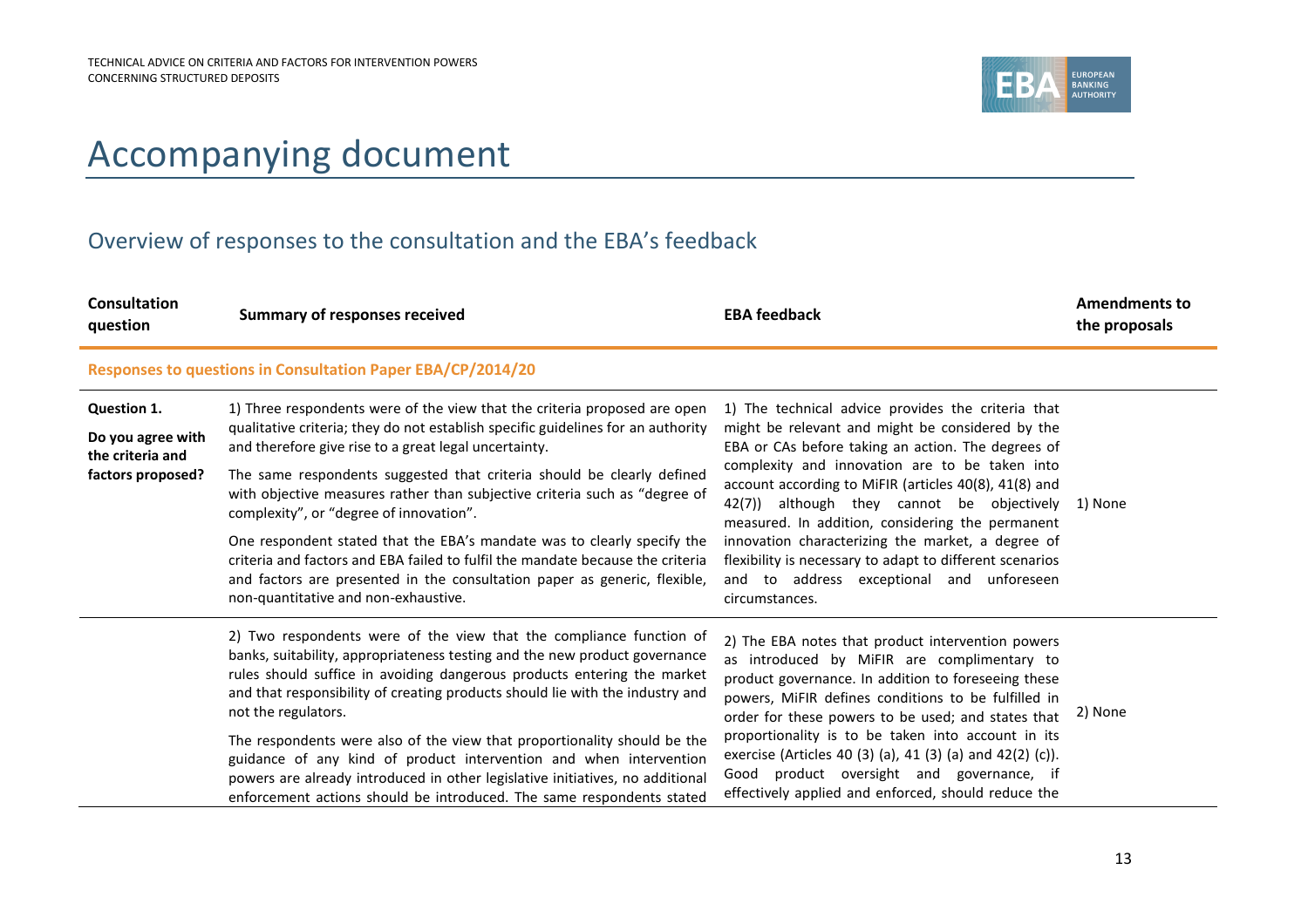

| <b>Consultation</b><br>question | <b>Summary of responses received</b>                                                                                                                                                                                                                                                                                                                                                                                         | <b>EBA feedback</b>                                                                                                                                                                                                                                                                                                                                                                                                                                                                                                          | <b>Amendments to</b><br>the proposals |
|---------------------------------|------------------------------------------------------------------------------------------------------------------------------------------------------------------------------------------------------------------------------------------------------------------------------------------------------------------------------------------------------------------------------------------------------------------------------|------------------------------------------------------------------------------------------------------------------------------------------------------------------------------------------------------------------------------------------------------------------------------------------------------------------------------------------------------------------------------------------------------------------------------------------------------------------------------------------------------------------------------|---------------------------------------|
|                                 | that product intervention regime implies restrictions of the free functioning<br>of the market and therefore should be considered as a last resort<br>mechanism and be used in specific cases.                                                                                                                                                                                                                               | need for the EBA or CAs to intervene the markets ex<br>post.                                                                                                                                                                                                                                                                                                                                                                                                                                                                 |                                       |
|                                 | 3) One respondent supported the EBA's consideration of DGSD and the<br>safeguards provided therein when defining the criteria and factors.                                                                                                                                                                                                                                                                                   | 3) The EBA acknowledges in the technical advice two<br>features that are part of the definition of a<br>structured deposit: coverage by a deposit guarantee<br>scheme and full repayment at maturity. As a result<br>of these features, structured deposits might present<br>lower risks for investors than most financial<br>instruments and amended criteria and factors that<br>address specific features of structured deposits were<br>suggested in the consultation paper and are included<br>in the technical advice. | 3) None                               |
|                                 | 4) Three respondents were of the view that the criteria should not be based<br>on the client age, wealth or income, as there are no restrictions to sell<br>depending of personal characteristics.<br>Two respondents suggested excluding criteria that investment firms do not<br>have to consider when distributing their products, except when providing<br>investment advice (for example, "core financial objectives"). | 4) The EBA does not concur with the view because<br>according to MiFIR (articles 40(8), 41(8) and 42(7))<br>the type of client is included in the criteria to be<br>taken into account in the definition of criteria and<br>factors for intervention. Elements such as the MIFID<br>categorization, the skills and abilities, the economic<br>situation and financial objectives, are considered<br>useful to characterise the type of clients, and have<br>therefore been included in the proposed criteria.                | 4) None                               |
|                                 | 5) One respondent was of the view that the concepts mentioned in<br>criterion xiii. c) (reputational risks), in the criterion v. (any leverage a<br>product or practice provides) and in criterion ix. e) (the opacity of<br>underlying) should be clarified.                                                                                                                                                                | 5) The EBA considers these to be general and<br>commonly known terms and therefore precise<br>definitions are not required in the list of criteria.                                                                                                                                                                                                                                                                                                                                                                          | 5) None                               |
|                                 | 6) Three respondents proposed deleting references that may be harmful<br>for market stability and may jeopardise the free efficient price information,                                                                                                                                                                                                                                                                       | 6) The respondents did not provide convincing<br>arguments to support deleting the references. The<br>EBA is of the view that the structure of charges                                                                                                                                                                                                                                                                                                                                                                       | 6) None                               |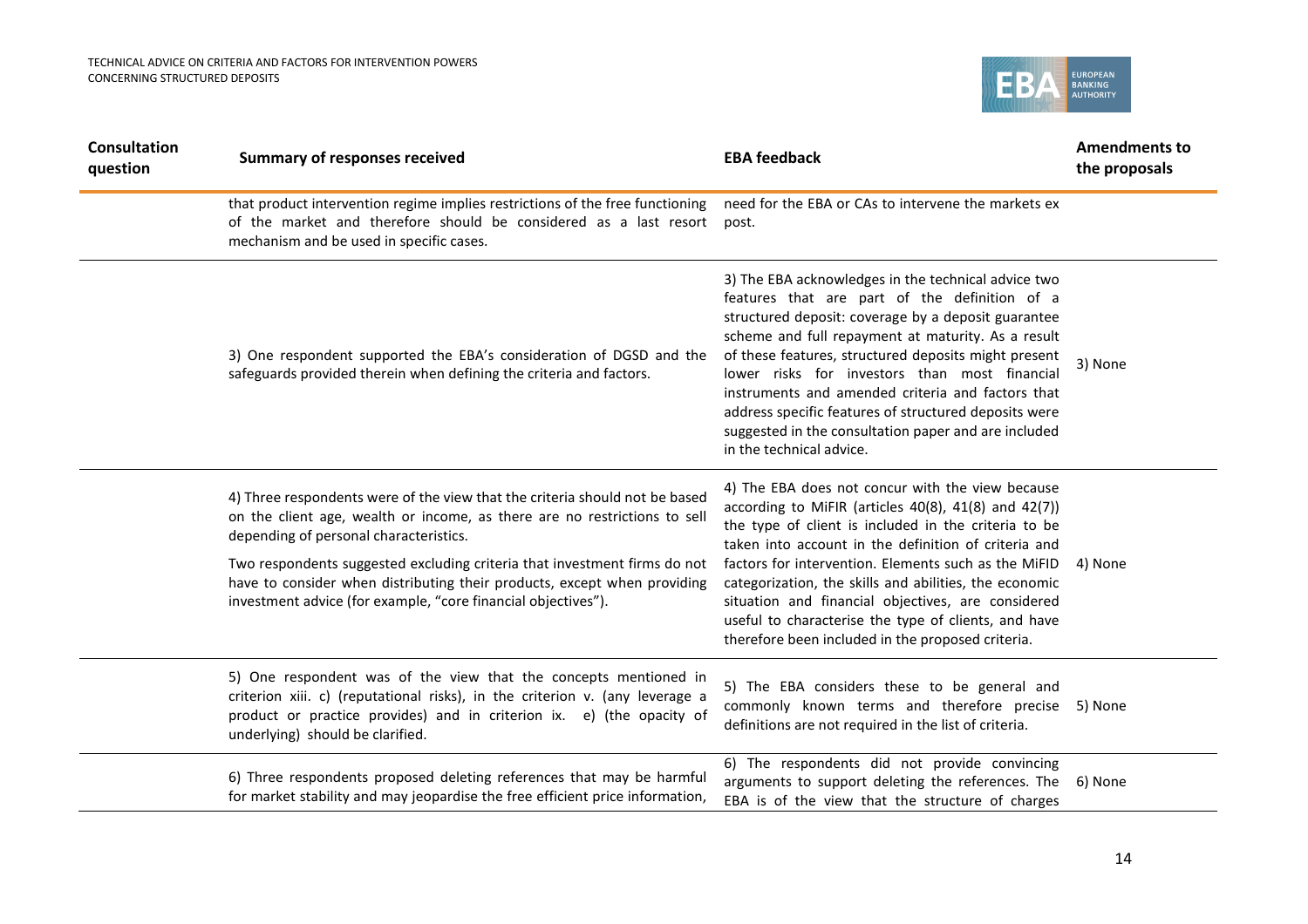

| <b>Consultation</b><br>question | <b>Summary of responses received</b>                                                                                                                                                                                                                                                                                                                                | <b>EBA feedback</b>                                                                                                                                                                                                                                                                                                                                                                               | <b>Amendments to</b><br>the proposals |
|---------------------------------|---------------------------------------------------------------------------------------------------------------------------------------------------------------------------------------------------------------------------------------------------------------------------------------------------------------------------------------------------------------------|---------------------------------------------------------------------------------------------------------------------------------------------------------------------------------------------------------------------------------------------------------------------------------------------------------------------------------------------------------------------------------------------------|---------------------------------------|
|                                 | such as criterion viii. b) (charges that do not reflect the level of service<br>provided) and criterion xi. a) (situation of issuer).                                                                                                                                                                                                                               | sometimes represent that clients are getting very<br>poor outcomes. Price structures could be one of the<br>factors to be considered by the EBA or CAs before<br>taking a decision.                                                                                                                                                                                                               |                                       |
|                                 | 7) One respondent suggested amending criteria vi. (degree of disparity<br>between expected return or benefit for investors and risk of loss) to<br>address the fact that the only specific risk of loss that affects the structured<br>deposit is linked to the return, which depends on the performance of an<br>underlying financial asset, product or benchmark. | 7) The EBA does not agree with the suggested<br>amendment. By definition, the performance of<br>structured deposits is dependent on the underlying.<br>The fact that structured deposits are repayable at 7) None<br>par should be taken into account when assessing the<br>need for intervention, but should not exclude the<br>applicability of these criteria.                                 |                                       |
|                                 | 8) One respondent expressed the view that the criteria vii. on the exit/early<br>withdrawal costs should not be a relevant trigger for the exercise of the<br>intervention powers concerning structured deposits, since many structured                                                                                                                             | 8) The EBA is not convinced with the argument<br>provided by the respondent because the fact that<br>early withdrawal is not allowed is one relevant factor<br>to be taken into account when evaluating the "ease<br>and cost for investors to switch or sell". Being a<br>common feature of structured deposits is not<br>considered a reason for not including this as part of<br>criteria vii. | 8) None                               |
|                                 | deposits, unlike traditional deposits, contain provisions that discourage the<br>early withdrawal or the redemption before maturity.                                                                                                                                                                                                                                | In general terms, the presence of a single criterion in<br>the market might not entail an intervention from the<br>EBA or CAs. This particular criterion should be used<br>as one of the aspects the EBA or CAs would have to<br>consider before taking the decision to intervene the<br>markets.                                                                                                 |                                       |
|                                 | 9) One respondent stated in relation to the marketing, distribution or sale<br>of structured deposits, that the prohibition or restriction of structured<br>deposits should only apply before and during the commercialisation phase.                                                                                                                               | 9) The conditions under which the EBA or CAs can<br>prohibit or restrict the marketing, distribution or sale<br>of certain structured deposits or structured deposits<br>with certain features are defined in MiFIR (articles<br>41 and 42, respectively). The criteria and factors                                                                                                               | 9) None                               |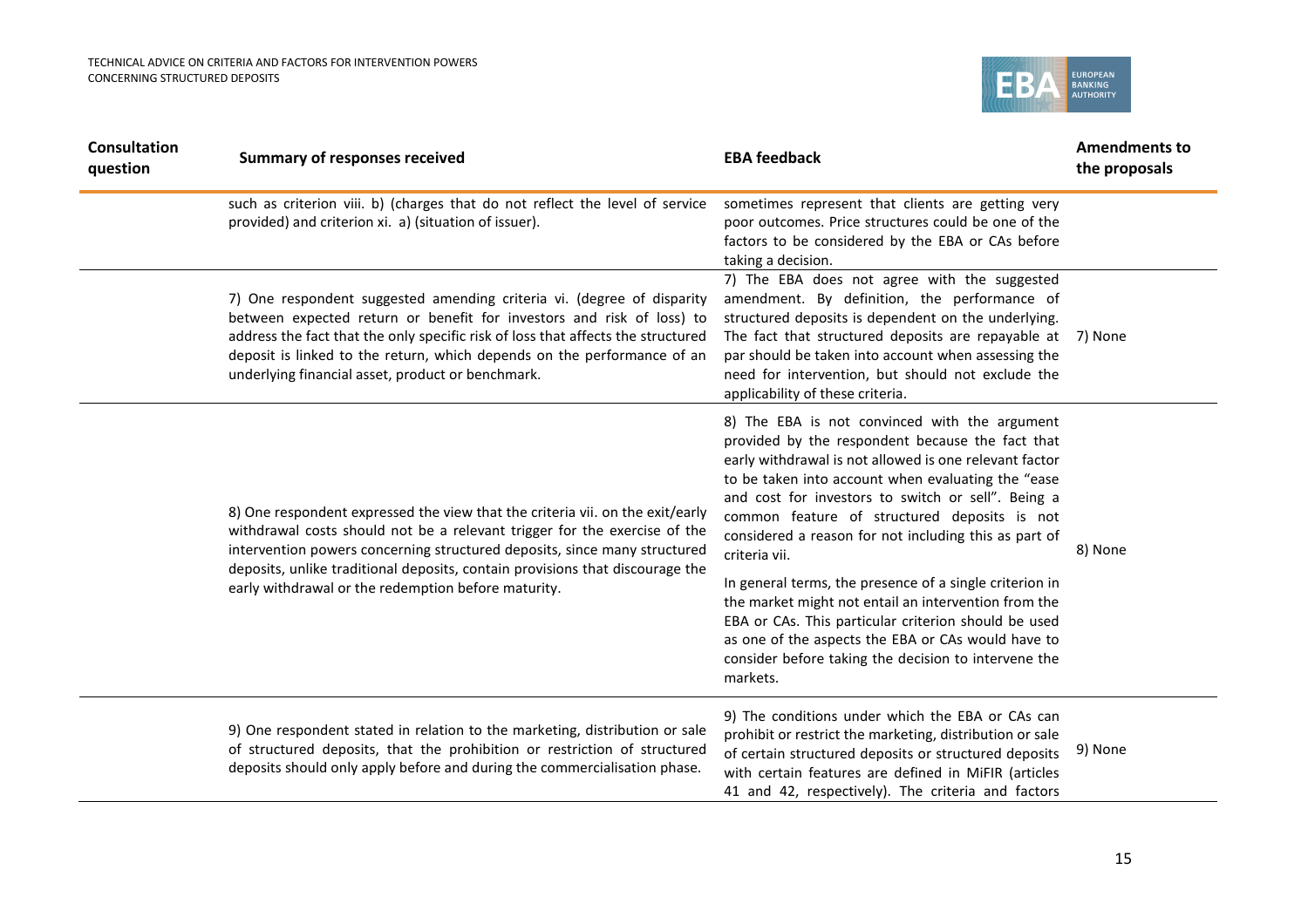

| <b>Consultation</b><br>question | <b>Summary of responses received</b>                                                                                                                                                                                                                                                                                                                                                                                                                                                        | <b>EBA feedback</b>                                                                                                                                                                                                                                                                                                                                                                                                                                                                                                                                                                    | <b>Amendments to</b><br>the proposals |
|---------------------------------|---------------------------------------------------------------------------------------------------------------------------------------------------------------------------------------------------------------------------------------------------------------------------------------------------------------------------------------------------------------------------------------------------------------------------------------------------------------------------------------------|----------------------------------------------------------------------------------------------------------------------------------------------------------------------------------------------------------------------------------------------------------------------------------------------------------------------------------------------------------------------------------------------------------------------------------------------------------------------------------------------------------------------------------------------------------------------------------------|---------------------------------------|
|                                 |                                                                                                                                                                                                                                                                                                                                                                                                                                                                                             | proposed by in the technical advice do not alter<br>those conditions.                                                                                                                                                                                                                                                                                                                                                                                                                                                                                                                  |                                       |
|                                 | 10) One respondent is of the view that the innovation of structured<br>products should be considered negatively only if combined with other<br>elements of danger (criteria under ix.).                                                                                                                                                                                                                                                                                                     | 10) As acknowledged by the EBA in Scope, in<br>accordance with the overall conditions for<br>intervention specified under Articles 40, 41 and 42 of<br>MIFIR, ESMA, the EBA or CAs should not necessarily<br>intervene if given criteria are met but overall<br>detriment is not foreseen or detected or the<br>relevant proportionality test is not satisfied.                                                                                                                                                                                                                        | 10) None                              |
|                                 | 11) One respondent questioned the susceptibility of structured deposits<br>being used for purposes of financial crime as the deposit itself cannot pose<br>a threat in that sense, only the persons, who invests in it, can. The<br>respondent also suggested including quantitative parameters in order to<br>assess whether a deposit could pose a threat rather than listing examples<br>of activities.                                                                                  | 11) The EBA notes that financial institutions must<br>comply with the AMLD provisions. Financial crime<br>can be one of the aspects that the EBA or CAs would<br>consider before intervening the markets.                                                                                                                                                                                                                                                                                                                                                                              | 11) None                              |
|                                 | 12) One respondent was of the view that EBA's and ESMA's criteria should<br>be consistent and only differ in cases specific for structured deposits. To<br>that end, the respondent stated that intervention powers for structured<br>deposits must have a more lax approach as they pose lower risk than<br>investment products. The respondent also doubted a need for different<br>requirements concerning transparency on multiple layers of costs or return<br>calculation complexity. | 12) The EBA considered the criteria and factors<br>proposed by ESMA in its MiFID II/MiFIR Consultation<br>Paper and their application to structured deposits.<br>The amendments introduced were related to: a)<br>criteria that the EBA considers not to be applicable<br>to structured deposits; b) criteria that the EBA 12) None<br>considers relevant for structured deposits that do<br>not apply to financial instruments; c) criteria that the<br>EBA considers appropriate for structured deposits<br>even though not explicitly included in the criteria<br>proposed by ESMA. |                                       |
|                                 | 13) One respondent was of the view that the fact that the underlying is no<br>longer available should not lead to intervention and that the underlying                                                                                                                                                                                                                                                                                                                                      | 13) The EBA considers that in accordance with the<br>overall conditions for intervention specified under                                                                                                                                                                                                                                                                                                                                                                                                                                                                               | 13) None                              |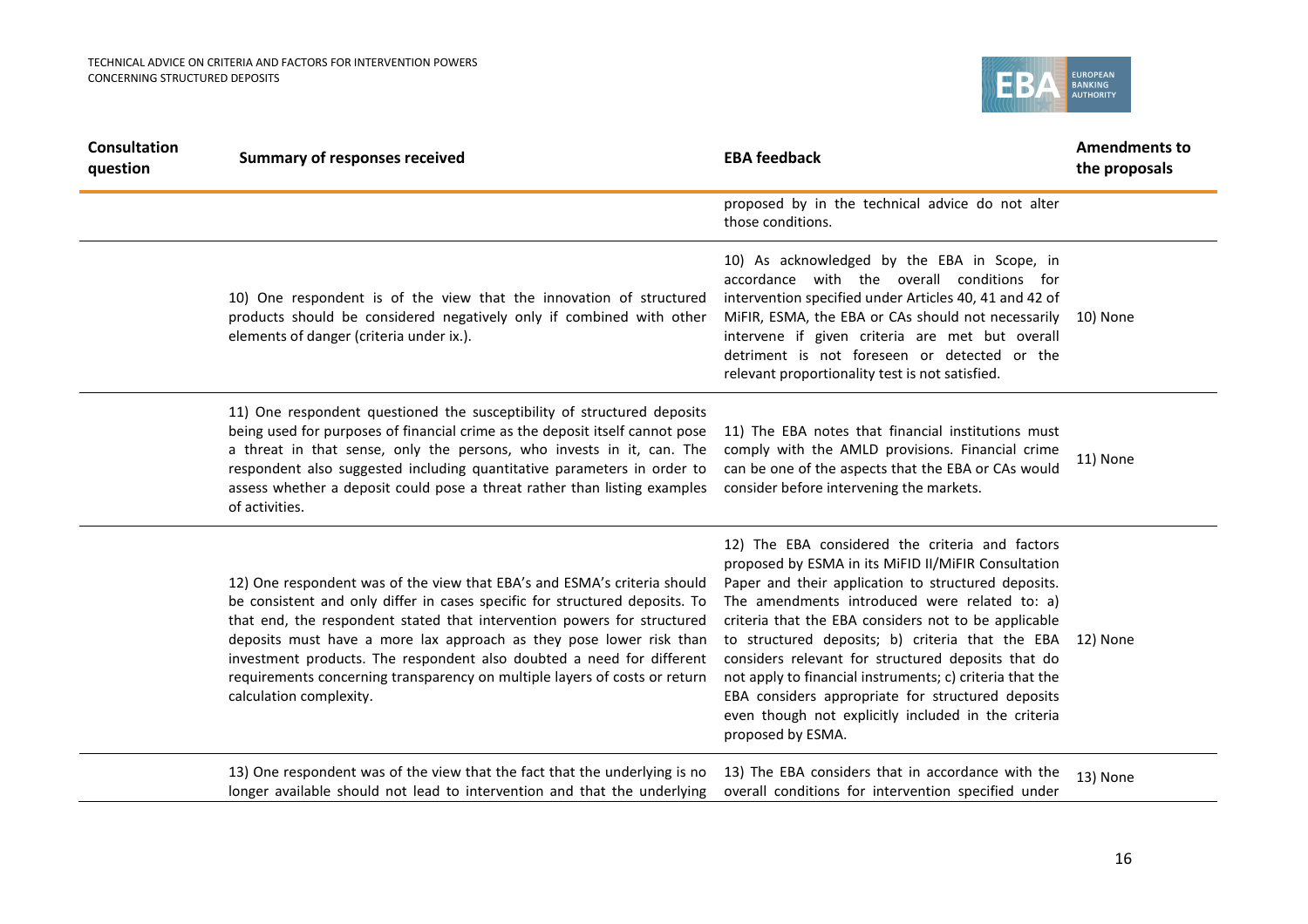

| <b>Consultation</b><br>question | <b>Summary of responses received</b>                                                                                                                                                                                                                                                                                                                                                                                                                            | <b>EBA feedback</b>                                                                                                                                                                                                                                                                                                                                              | <b>Amendments to</b><br>the proposals                                                                                                                               |
|---------------------------------|-----------------------------------------------------------------------------------------------------------------------------------------------------------------------------------------------------------------------------------------------------------------------------------------------------------------------------------------------------------------------------------------------------------------------------------------------------------------|------------------------------------------------------------------------------------------------------------------------------------------------------------------------------------------------------------------------------------------------------------------------------------------------------------------------------------------------------------------|---------------------------------------------------------------------------------------------------------------------------------------------------------------------|
|                                 | substitution could be a better way to solve the situation.                                                                                                                                                                                                                                                                                                                                                                                                      | Articles 40, 41 and 42 of MiFIR, ESMA, the EBA or<br>CAs should not necessarily intervene if given criteria<br>are met but overall detriment is not foreseen or<br>detected or the relevant proportionality test is not<br>satisfied.                                                                                                                            |                                                                                                                                                                     |
|                                 |                                                                                                                                                                                                                                                                                                                                                                                                                                                                 | The lack of substitution of the underlying might<br>imply the need to take an action, though this might<br>not always be the case. The presence of one feature<br>might not automatically trigger an action. The EBA or<br>CAs would have to carefully consider the<br>circumstances of each case before taking a measure.                                       |                                                                                                                                                                     |
|                                 | 14) One respondent suggested not including additional elements to criteria<br>xiii. (risk of disruption to financial institutions), as the elements presented<br>are addressed by other regulations and need to be considered on a<br>portfolio basis.                                                                                                                                                                                                          | 14) The EBA considers that the elements included<br>under xiii. letters a) to c) are useful when evaluating<br>the risk of disruption to financial institutions.                                                                                                                                                                                                 | 14) For consistency<br>reasons, references<br>"financial<br>to<br>institution"<br>under<br>section<br>this<br>are<br>replaced<br>by<br>"financial<br>institutions". |
|                                 | 15) One respondent referred in its response to comments made by the<br>Securities and Markets Stakeholder Group on the ESMA's consultation<br>paper (ESMA/2014/549). The respondent stated that the criteria are overly<br>complex and numerous and that the list of criteria does not provide a lot of<br>legal certainty for users. The respondent is also of the view that the criteria<br>under letter i. should distinguish between investor detriment and | 15) The EBA notes that the technical advice provides<br>the criteria that might be relevant and might be<br>considered by the EBA or CAs before taking an<br>action. The EBA or CAs should not necessarily<br>intervene if given criteria are met but overall<br>detriment is not foreseen or detected or the<br>relevant proportionality test is not satisfied. | 15) None                                                                                                                                                            |
|                                 | complexity and should focus on clear and understandable investment<br>proposals and not mainly on the complexity.                                                                                                                                                                                                                                                                                                                                               | According to articles 40(8), 41(8) and 42(7) of MiFIR,<br>the degree of complexity of a financial instrument or<br>structured deposit is an element to be taken into                                                                                                                                                                                             |                                                                                                                                                                     |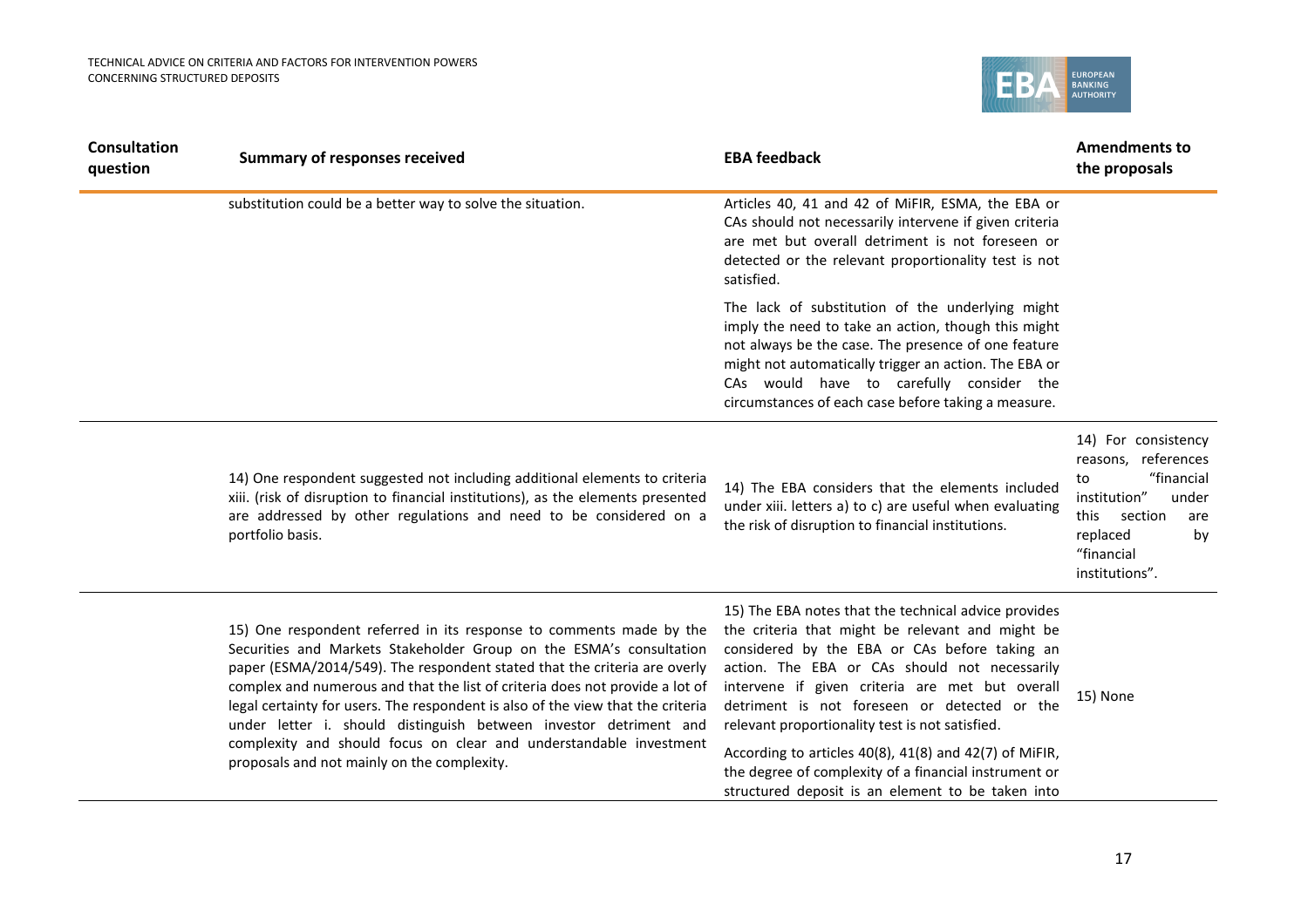

| <b>Consultation</b><br>question                                                             | <b>Summary of responses received</b>                                                                                                                                                                                                                                                                                                                                                                                                                                                                                                                                                                                                                                                                                                                                                                                                                                  | <b>EBA feedback</b>                                                                                                                                                                                                                                                                                                                                                                                            | <b>Amendments to</b><br>the proposals                           |
|---------------------------------------------------------------------------------------------|-----------------------------------------------------------------------------------------------------------------------------------------------------------------------------------------------------------------------------------------------------------------------------------------------------------------------------------------------------------------------------------------------------------------------------------------------------------------------------------------------------------------------------------------------------------------------------------------------------------------------------------------------------------------------------------------------------------------------------------------------------------------------------------------------------------------------------------------------------------------------|----------------------------------------------------------------------------------------------------------------------------------------------------------------------------------------------------------------------------------------------------------------------------------------------------------------------------------------------------------------------------------------------------------------|-----------------------------------------------------------------|
|                                                                                             |                                                                                                                                                                                                                                                                                                                                                                                                                                                                                                                                                                                                                                                                                                                                                                                                                                                                       | consideration in the definition of criteria and factors<br>for intervention.                                                                                                                                                                                                                                                                                                                                   |                                                                 |
| <b>Question 2.</b>                                                                          | 1) One respondent proposed the following additions:                                                                                                                                                                                                                                                                                                                                                                                                                                                                                                                                                                                                                                                                                                                                                                                                                   |                                                                                                                                                                                                                                                                                                                                                                                                                |                                                                 |
| Are there any<br>additional criteria<br>and/or factors that<br>you would suggest<br>adding? | 1. Additions to criterion i. c):<br>- The return is dependent on whether the underlying have<br>breached specific levels (eg Barrier or Digital products) with the<br>return received by the consumer differing significantly if these<br>levels are broken (Discontinuous returns)<br>- The return is dependent on the performance of the underlying<br>but the product applies caps or floors to the performance of the<br>underlying in each particular period or the overall length of the<br>period (Cliquet structures)<br>- The return is dependent on the performance of a proprietary<br>underlying or benchmark, particularly where it is constructed or<br>managed by the issuer or organisations connected to the issuer<br>- The return is dependent, in part or in full, on an event not linked<br>to the performance of a financial market or product. | 1)<br>1. The EBA is of the view that the first two elements<br>are already captured by the path dependency<br>reference in i. c).<br>The last two elements suggested are related to the<br>type and transparency of the underlying and the EBA<br>considers that they are captured by criterion iv. a).                                                                                                        | 1) 1. None                                                      |
|                                                                                             | Additions to criterion iii. (type of clients):<br>2.<br>g) Whether the clients are purchasing the product after receiving<br>regulated investment advice or whether it is being offered on an<br>'execution-only' basis                                                                                                                                                                                                                                                                                                                                                                                                                                                                                                                                                                                                                                               | 2. g) The EBA is of the view that if the existing<br>applicable framework does not require advice to be<br>provided, the fact that a product is sold on an<br>execution-only basis may not be, for itself, a cause of<br>detriment. Whether there will be detriment will<br>depend on a combination of the product features,<br>type of clients and other circumstances reflected in<br>the proposed criteria. | 2.g) None                                                       |
|                                                                                             | Additions to criterion iv. (degree of transparency):<br>3.<br>e) the use of product names or terminology in the financial<br>promotion that imply greater levels of safety and/or return than                                                                                                                                                                                                                                                                                                                                                                                                                                                                                                                                                                                                                                                                         | 3. e) The EBA accepts the comment and has<br>amended criterion iv. e), adopting, however, a more<br>general wording to include other features, not                                                                                                                                                                                                                                                             | 3. e) the use of<br>product names or of<br>terminology or other |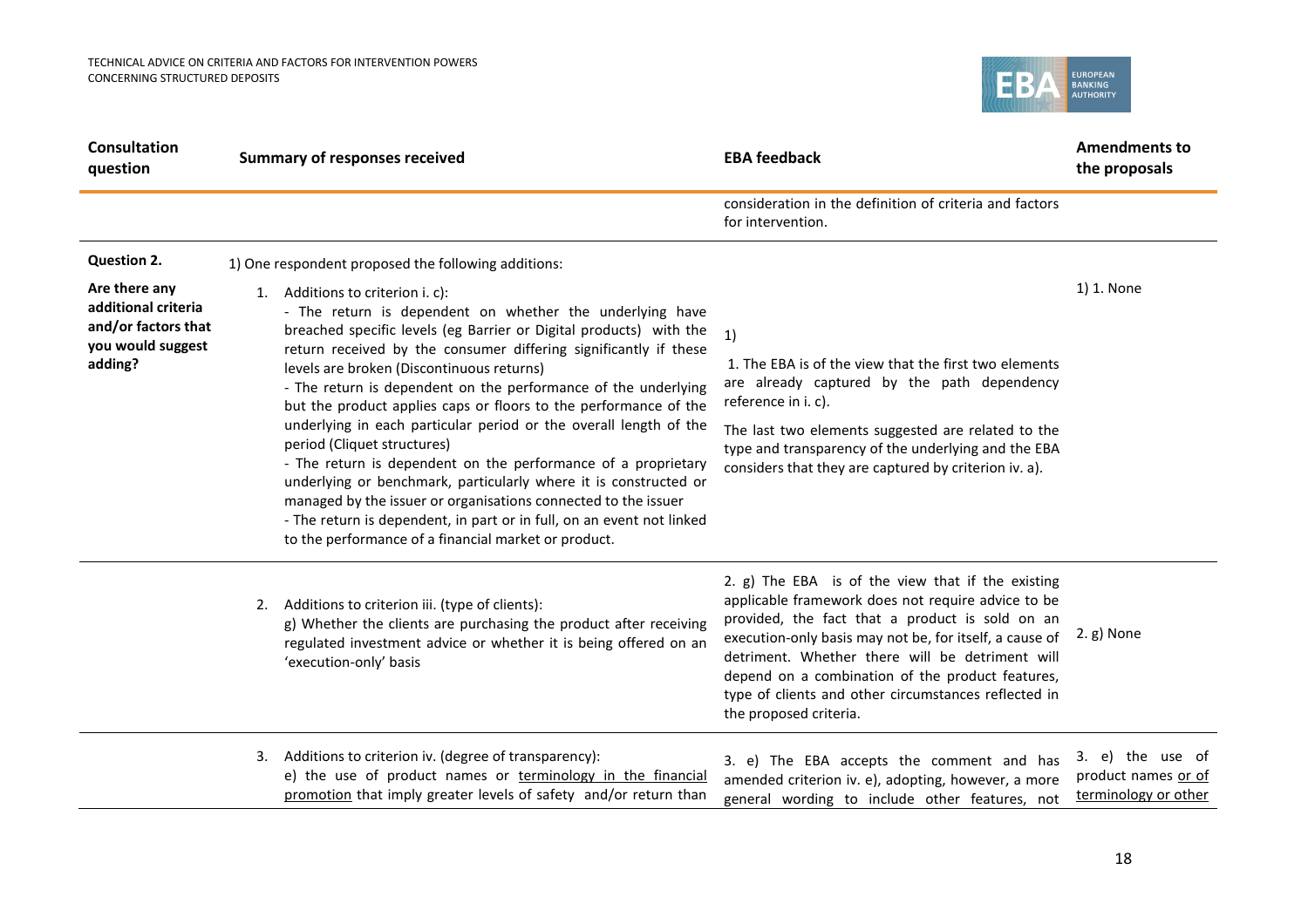

| <b>Consultation</b><br>question | <b>Summary of responses received</b>                                                                                                                                                                                                                                                                                         | <b>EBA feedback</b>                                                                                                                | <b>Amendments to</b><br>the proposals                                                                                         |
|---------------------------------|------------------------------------------------------------------------------------------------------------------------------------------------------------------------------------------------------------------------------------------------------------------------------------------------------------------------------|------------------------------------------------------------------------------------------------------------------------------------|-------------------------------------------------------------------------------------------------------------------------------|
|                                 | are actually possible or likely (including but not limited to words<br>such as 'guaranteed', 'protected' or 'secure');                                                                                                                                                                                                       | restricted to the name or terminology.                                                                                             | information that is<br>misleading<br>by<br>implying<br>product<br>features that do not<br>exist;                              |
|                                 | g) Whether the information provided about the product's<br>features, risks and possible returns are likely to be understandable<br>by those clients in the target market for the product and the<br>extent to which the issuer is able to prove that clients in the target<br>market are able to understand the information. | 3. g) The EBA considers this proposed criterion to be<br>covered by iv.                                                            | 3.g) None                                                                                                                     |
|                                 | h) The projections provided to the client concerning the possible<br>performance of the product and whether these represent a<br>reasonable presentation of the returns expected to be generated<br>by the product.                                                                                                          | 3. h) The EBA considers this proposed criterion to be<br>covered by iv. and vi.                                                    | 3. h) None                                                                                                                    |
|                                 | i) The probability which has been communicated or not<br>communicated to the client regarding the chance of achieving the<br>advertised maximum or minimum return                                                                                                                                                            | 3. i) The EBA considers this proposed criterion to be<br>covered by iv and vi                                                      | 3. i) None                                                                                                                    |
|                                 | j) Whether the financial promotion for the product includes a<br>return calculated as an 'Annual Equivalent Rate (AER).'                                                                                                                                                                                                     | 3. j) The EBA considers this proposed criterion to be<br>too specific. General transparency criteria are<br>already covered by iv. | 3. j) None                                                                                                                    |
|                                 | k) Whether the identity of all deposit takers which might be<br>responsible for the client's deposit are disclosed.                                                                                                                                                                                                          | 3. k) The EBA accepts this comment and added a<br>new criterion to iv.                                                             | 3. k) Whether the<br>identity of deposit<br>takers which might<br>be responsible for<br>the client's deposit<br>is disclosed. |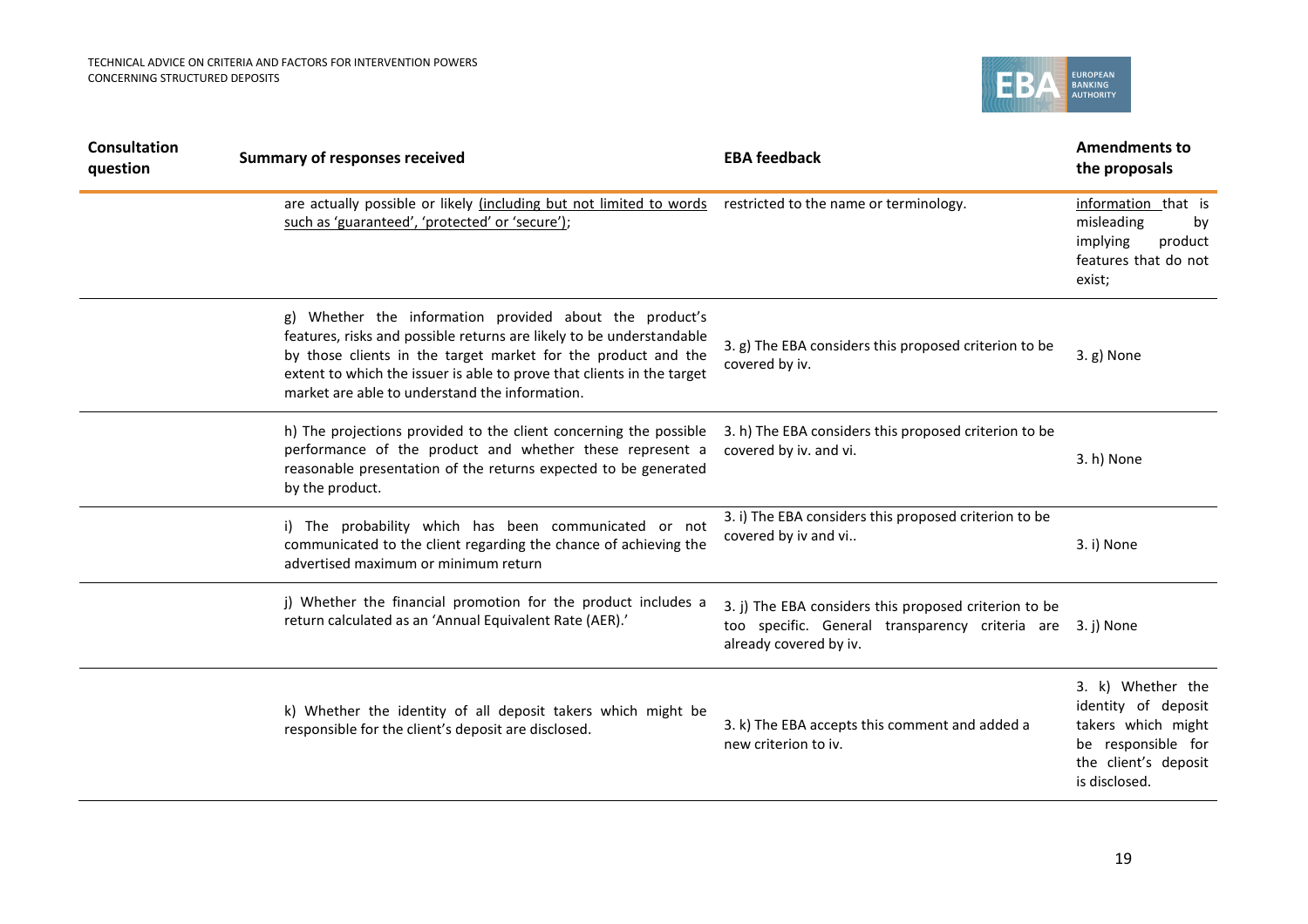

| <b>Consultation</b><br>question |    | <b>Summary of responses received</b>                                                                                                                                                                                       | <b>EBA feedback</b>                                                                                                                | <b>Amendments to</b><br>the proposals                                                                                                                                                                                                                                                                                                                                                                                            |
|---------------------------------|----|----------------------------------------------------------------------------------------------------------------------------------------------------------------------------------------------------------------------------|------------------------------------------------------------------------------------------------------------------------------------|----------------------------------------------------------------------------------------------------------------------------------------------------------------------------------------------------------------------------------------------------------------------------------------------------------------------------------------------------------------------------------------------------------------------------------|
|                                 |    | I) Whether the promotion highlights that when receiving a return<br>linked to particular underlying, clients will not benefit from the<br>receipt of dividends from the underlying such as a share, index or<br>benchmark. | 3. I) The EBA considers this proposed criterion to be<br>too specific. General transparency criteria are<br>already covered by iv. | 3. I) None                                                                                                                                                                                                                                                                                                                                                                                                                       |
|                                 |    | m) Whether accurate and understandable information about the<br>product features, risks and possible returns was provided to the<br>distributors of the structured deposit.                                                | 3. m) The EBA accepts this comments and has<br>amended criterion iv.f) accordingly.                                                | 3.<br>m)<br>iv.<br>f)<br>whether<br>there<br>was<br>insufficient,<br>or<br>insufficiently<br>reliable, information<br>about a structured<br>deposit, provided<br>by<br>either<br>the<br>manufacturer or the<br>distributors,<br>to<br>enable<br>market<br>participants<br>to<br>which<br>it<br>was<br>targeted<br>to<br>form<br>their<br>judgment,<br>taking into account<br>the nature and type<br>of<br>structured<br>deposit. |
|                                 | 4. | Amendments and additions to criterion vi. (degree of disparity<br>between expected return or benefit for investors and risk of loss):                                                                                      | 4. The EBA considers the proposed criteria to be too<br>specific and already covered by iv. and vi.                                | 4. None                                                                                                                                                                                                                                                                                                                                                                                                                          |
|                                 |    | vi) The degree of disparity between expected return or benefit for<br>investors and risk of loss or erosion in the real value of a client's                                                                                |                                                                                                                                    |                                                                                                                                                                                                                                                                                                                                                                                                                                  |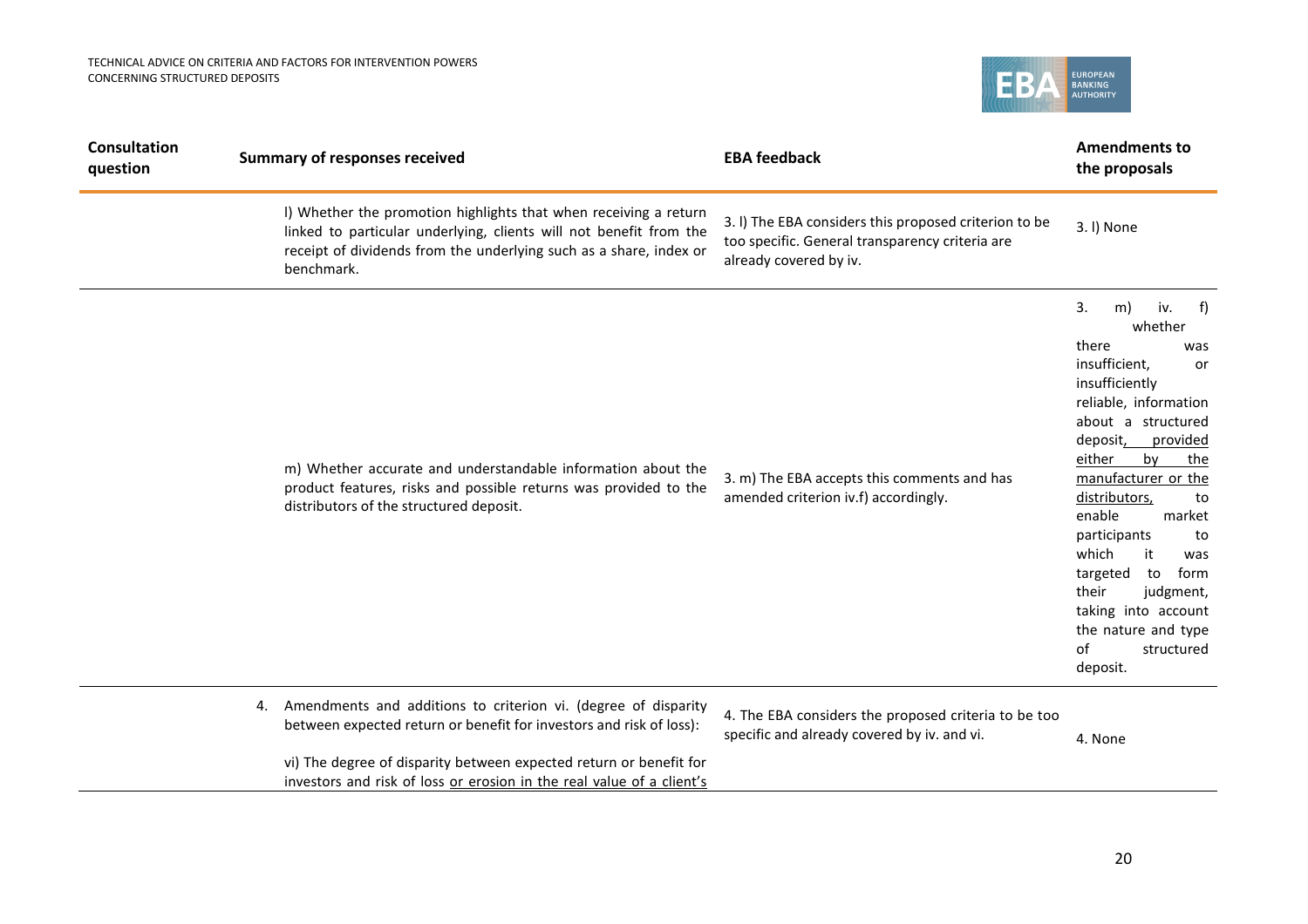

| <b>Consultation</b><br>question |    | <b>Summary of responses received</b>                                                                                                                                                                                                               | <b>EBA feedback</b>                                  | <b>Amendments to</b><br>the proposals |
|---------------------------------|----|----------------------------------------------------------------------------------------------------------------------------------------------------------------------------------------------------------------------------------------------------|------------------------------------------------------|---------------------------------------|
|                                 |    | deposit in relation to the structured deposit, activity or practice.                                                                                                                                                                               |                                                      |                                       |
|                                 |    | d) The value-for-money of the structured deposit $-$ whether the<br>structured deposit offers a sufficiently attractive return above the<br>risk-free rate or an alternative cash savings account to justify the<br>client purchasing the product. |                                                      |                                       |
|                                 |    | e) The value-for-money and actual returns of other, similar,<br>structured deposits from the same issuer.                                                                                                                                          |                                                      |                                       |
|                                 |    | f) The probability of attaining the maximum and minimum returns<br>offered by the product.                                                                                                                                                         |                                                      |                                       |
|                                 |    | g) Whether the issuer has conducted a 'stress test' detailing how<br>the product might perform in various different scenarios and the<br>results of any 'stress tests' undertaken.                                                                 |                                                      |                                       |
|                                 | 5. | Additions to criterion vii. (ease and cost for investors to exit):                                                                                                                                                                                 | 5. The EBA is of the view that the proposed criteria |                                       |
|                                 |    | c) The scale of any exit or withdrawal penalties which are payable<br>in the event of exit or withdrawal from the product.                                                                                                                         | c), d) and e) are already covered by vii.            | 5. None                               |
|                                 |    | d) The presence of asymmetric exit penalties which means that if<br>the underlying has fallen then an exit penalty is applied but if the<br>underlying has raised then client receives only their original<br>deposit.                             |                                                      |                                       |
|                                 |    | e) The mechanism and process for calculating the early withdrawal<br>or surrender value of the product and whether any conflicts of<br>interests around the calculation of the surrender value are<br>managed appropriately.                       |                                                      |                                       |
|                                 |    |                                                                                                                                                                                                                                                    |                                                      |                                       |